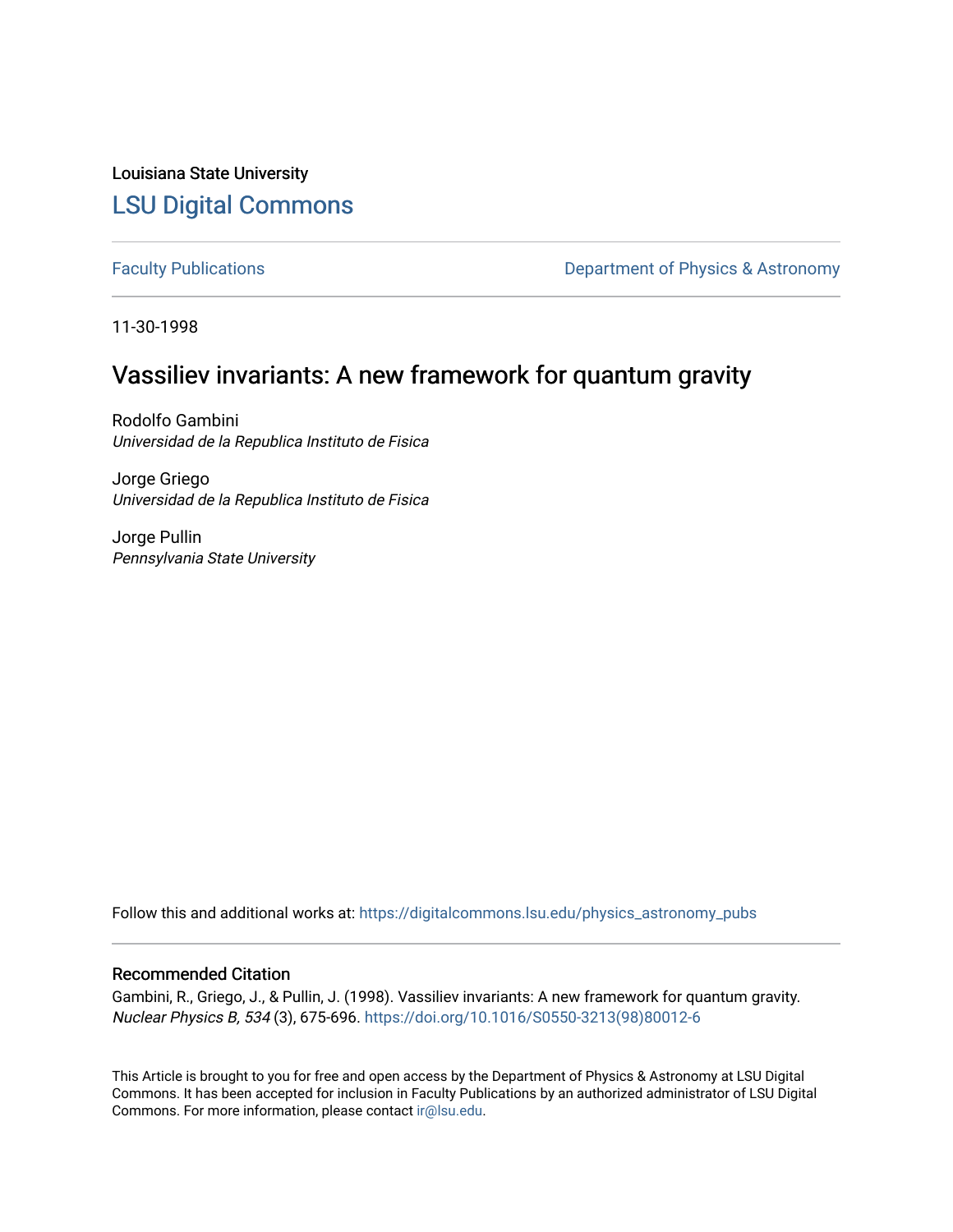# Vassiliev invariants: a new framework for quantum gravity

Rodolfo Gambini<sup>1\*</sup>, Jorge Griego<sup>1</sup>, Jorge Pullin<sup>2</sup>

1. Instituto de Física, Facultad de Ciencias, Tristan Narvaja 1674, Montevideo, Uruguay

2. Center for Gravitational Physics and Geometry, Department of Physics,

The Pennsylvania State University, 104 Davey Lab, University Park, PA 16802

(Mar 5th, 1998)

We show that Vassiliev invariants of knots, appropriately generalized to the spin network context, are loop differentiable in spite of being diffeomorphism invariant. This opens the possibility of defining rigorously the constraints of quantum gravity as geometrical operators acting on the space of Vassiliev invariants of spin nets. We show how to explicitly realize the diffeomorphism constraint on this space and present proposals for the construction of Hamiltonian constraints.

# I. INTRODUCTION

Quantum gravity presents a fundamental problem: it is a theory with an infinite number of degrees of freedom, and yet it is "topological" in the sense of being invariant under diffeomorphisms. This makes the description of the theory particularly troublesome. In particular, if one recourses to structures of intrinsic topological nature, they tend to have a discrete character that makes them incompatible with the demands of a field theory with an infinite number of degrees of freedom. To put this discussion in a more concrete setting, let us concentrate on the canonical formulation of quantum gravity in terms of the new variables introduced by Ashtekar. In terms of these variables one can construct a representation of the quantum theory purely in terms of loops (the loop representation), and a suitable basis for describing quantum states is given by spin networks. That is, quantum states are labelled by spin networks, multivalent graphs embedded in three dimensional space, with a system of weights associated to each side of the graph. If one imposes the diffeomorphism constraint, one considers functions of the diffeomorphism class of a spin network. There exists a precise sense in which one can endow such a space with an inner product[[1\]](#page-14-0), in terms of which spin network states are orthonormal.

In this context, there exists a proposal for the action of the Hamiltonian constraint of quantum gravity due to Thiemann[[2\]](#page-14-0). In such a proposal the Hamiltonian constraint weighed by a lapse is just given by a topological operator acting at the vertices of the spin networks. The Hamiltonian constraint commutes with itself, as it is expected it should happen in a diffeomorphism invariant context. The construction also allows for the inclusion of matter in the theory in a well defined regularized framework. It has been observed [\[3](#page-14-0)], however, that if one considers Thiemann's Hamiltonian as acting on a larger space of functions (that are not diffeomorphism invariant), the Hamiltonian constraint continues to commute with itself. Although one can arrange the right hand side of the commutator to also vanish, it appears that the price to pay is tantamount to having a degenerate metric[[4](#page-14-0)]. It also appears that this result is rather generic, holding for many possible detailed forms of the action of the Hamiltonian at vertices. Other non-local proposals also seem to suffer of difficulties with the constraint algebra[[5\]](#page-14-0).

On the other hand over the last few years, a variety of formal results have been obtained on a different space of states, that in which the loop derivative is well defined. In particular, a proposal for the Hamiltonian constraint of quantum gravity in terms of loop derivatives exists, and it has been shown that at a formal level the classical Poisson brackets are reproduced by the quantum theory [\[6](#page-14-0)]. The main drawback of this space of states is twofold: on the one hand there is the fact that the loop derivative does not appear to exist on generic diffeomorphism invariant states. This is due to the fact that such states change discontinuously when one changes the loops and therefore one cannot introduce a differential operator in loop space. Moreover, definitions of the Hamiltonian in terms of the loop derivative have only been attempted in the context of multiloops (not spin networks). In this context, each type of loop and intersection has to be treated individually, and therefore most results (for instance proofs that certain states were annihilated by the constraints) were only of a partial nature.

The purpose of this paper is to notice that there exist a set of especially important knot invariants that appear to have the property of being loop differentiable. As a consequence, one can operate on them in terms of the Hamiltonian and diffeomorphism constraints of quantum gravity written in terms of loop derivatives in a more systematic way. The invariants in question are the Vassiliev invariants, which in turn are conjectured [\[7](#page-15-0)] to be complete enough to

<sup>∗</sup>Associate member of ICTP.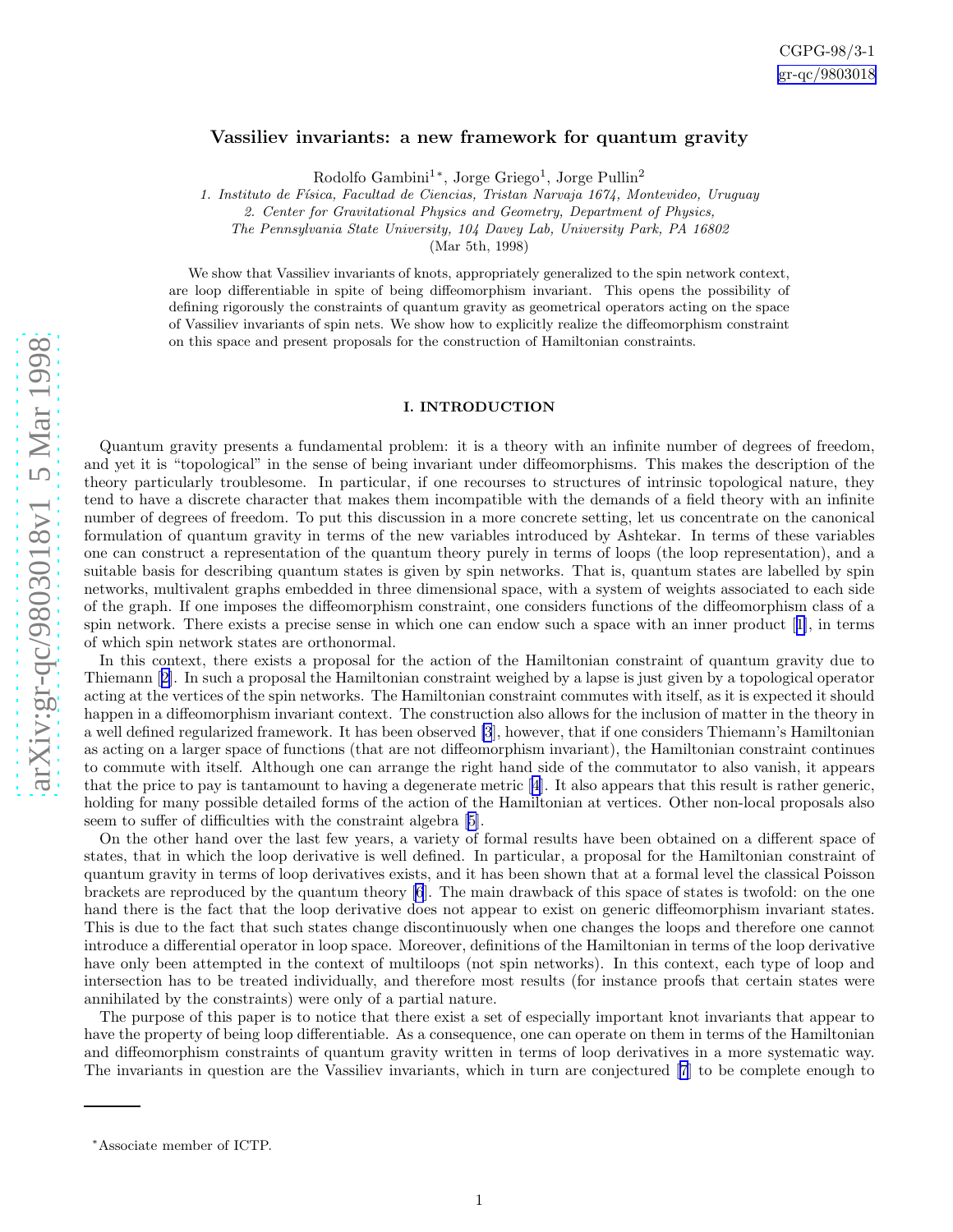be able to separate knots. Moreover, they have recently been generalized to the spin network context [\[8](#page-15-0)]. We will show explicitly that these invariants are annihilated by the diffeomorphism constraint of quantum gravity written in terms of loop derivatives. We will also start the analysis of the action of the regularized Hamiltonian constraint of the theory. All of this will be done in terms of spin networks, which allows us to discuss in a unified way all types of intersections and loops.

The organization of this paper is as follows. In section II we discuss the Vassiliev invariants and their loop differentiability. In section III we discuss the action of the diffeomorphism constraint. In section IV we analyze proposals for the Hamiltonian constraint.

#### II. PRELIMINARIES

#### A. Quantum states

The kind of states we will consider as candidates of interest for physical states in quantum gravity has a long motivation in attempts to try to show that there is a loop space representation counterpart of the Chern–Simons state in quantum gravity (see [\[9\]](#page-15-0) for references). To briefly summarize, one considers general relativity written in terms of Ashtekar's new variables, which consist of a canonical pair given by a set of densitized triads  $\tilde{E}^a_i$  and a (complex)  $SU(2)$  connection  $A_a^i$ . If one considers a quantum representation in which wavefunctions are functions of the connection  $\Psi[A]$ , it is known that if one considers a wavefunction given by,

$$
\Psi[A] = \exp\left(\frac{ik}{4\pi} \int \text{Tr}(A \wedge \partial A + \frac{2}{3} A \wedge A \wedge A)\right) = \exp(ikS_{CS})
$$
\n(1)

isannihilated [[10,11\]](#page-15-0) by all the constraints of quantum gravity with a cosmological constant  $\Lambda = 24\pi/k$ .

One can now consider a loop representation, obtained by expanding the states of the connection representation in terms of a basis of states given the traces of the holonomies built with the connection (Wilson loops). In terms of such a basis, the wavefunction we considered above would be given by,

$$
\Psi[\gamma] = \int DA \exp(ikS_{CS}) W(\gamma, A)
$$
\n(2)

where  $\gamma$  is a loop. This integral can be thought of in a different context, as the expectation value of the Wilson loop in a Chern–Simons theory. Such integrals have been the subject of a lot of studies. It is known that the integral is related with a knot polynomial that is a regular isotopy invariant (a framing dependent knot invariant) known as the Kauffman bracket. It is also known that all the framing information is concentrated in an overall factor proportional to the exponential of the self-linking number of the knot. If one removes this overall factor one is left with a polynomial that is closely related to the Jones polynomial, which is ambient isotopic invariant (a genuine invariant under diffeomorphisms)[[12\]](#page-15-0). These polynomials appear evaluated for a particular value of their variable, usually denoted as q. The particular value is  $q = \exp(2\pi i/k)$ , with k being the coupling constant of the Chern–Simons theory. The resulting expressions are presented not as polynomials but as infinite series in  $1/k$ . The coefficients of these series are known to be Vassiliev invariants[[7,13,14\]](#page-15-0). Although these results have never been derived using rigorous measure theory, they have been used extensively to construct solutions to the constraint equations. It was noted that one could write the constraints of quantum gravity in the loop representation in terms of differential operators in loop space involving the loop derivative, and that one can (formally) act with these operators on states as the one listed above. The end result of these manipulations was that one can show that the exponential of the self-linking number is annihilated by the Hamiltonian constraint with a cosmological constant and that the second coefficient of the expansion in  $1/k$  of the Jones polynomial is annihilated by the vacuum (zero cosmological constant) Hamiltonian constraint. This coefficient is a Vassiliev invariant.

All these results had several shortcomings. When one works in the loop representation one needs to ensure that wavefunctions satisfy a series of identities stemming from the fact that the loop basis consists of traces of  $SU(2)$ matrices. These identities are called Mandelstam identities and in general imply very complex relations between the values of functions of loops. Therefore if one wants to consider a knot invariant as a possible candidate for a state of quantum gravity in the loop representation, one needs to ensure that such invariant satisfy the Mandelstam identities. Although this was the case for the second coefficient we discussed above, it appeared as unlikely that higher coefficients would satisfy the identities. Moreover, the proofs that a certain coefficient was annihilated by the constraint were performed for very special types of intersections (the Hamiltonian constraint only acts nontrivially at intersections). Part of the intention of this paper is to show that similar results are present in the spin network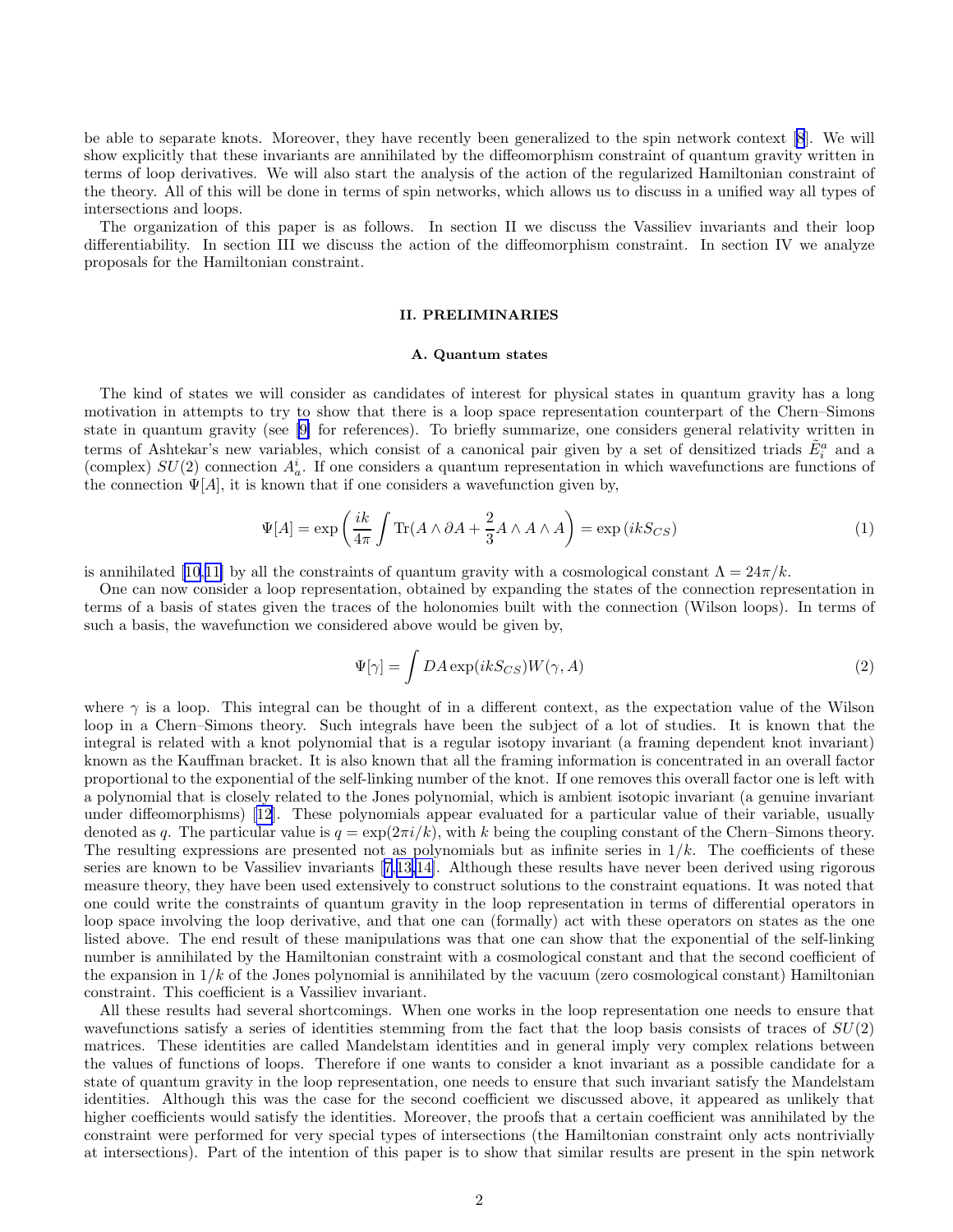context, where all types of intersections can be treated in a unified fashion. A key to generalizing these results has been the recent observation that ambient isotopic invariants (genuine invariants under diffeomorphisms) can also be defined in terms of spin networks[[8\]](#page-15-0).

#### B. Spin networks

Spin networks are constructed considering graphs that are embedded in three dimensions. The graphs are multiconnected with intersections that can be tri-valent or of higher valence. Each connecting line is associated with a holonomy of the connection  $A_a^i$  in a given representation of the group in question (in our case,  $SU(2)$ , representations are labelled by a (half)integer). One can construct a generalization of the trace of the holonomy (Wilson loop) which we call Wilson net, by considering the traces of the holonomies along the Wilson nets joined by appropriate "intertwiners" at the intersections. The intertwiners consist of invariant tensors in the group. There are several possibilities of how to connect the invariant tensors and the holonomies and this has led to different conventions in the definition of the spin networks. The convention we will choose will follow closely that of Witten and Martin[[15,16\]](#page-15-0), and differs of those of other authors in the field[[17](#page-15-0),[2,](#page-14-0)[18\]](#page-15-0).

Consider a multi-connected graph embedded in three dimensions. In order to associate a holonomy to each line in the graph, we need to associate an orientation to each line, so from now on we will consider oriented graphs, with each line associated with a number which labels the representation in which we are considering the holonomy along such a line. The next task is to assign the intertwiners at each intersection. Let us consider trivalent graphs. For graphs of higher valence, one can choose a decomposition of the higher order intersections into superpositions of graphs with trivalent ones[[17\]](#page-15-0). At each intersection one can have several possibilities, depending on if the lines are all incoming, all outgoing or some are ingoing and some outgoing. Let us consider the case of either all ingoing or all outgoing lines. In those cases, there exist two ways of contracting the holonomies with the  $3\dot{m}$  symbol which intertwines them, given that the latter is cyclic in its three entries. We will label one of the possibilities "+" and the other "−" and we will refer to them as the "orientations" of the vertex. For a positive orientation we therefore have that the intertwiner is,

$$
\sum_{j_2 \atop j_3 \atop j_3 \atop j_3 \atop j_3 \atop j_3 \atop j_3 \atop j_3 \atop j_3 \atop j_3 \atop j_3 \atop j_3 \atop j_3 \atop j_3 \atop j_3 \atop j_3 \atop j_3 \atop j_3 \atop j_3 \quad (3)}
$$
 (3)

whereas for a negative orientation we have,

$$
\sum_{j_{j} \atop j_{j_{j}} \atop j_{j_{j}} \atop j_{j_{j}} \atop j_{j_{j}} \atop j_{j_{j}} \atop j_{j_{j}} \atop j_{j_{j}} \atop j_{j_{j}} \qquad (4)}
$$
 (4)

It is useful to introduce a tensor notation. In this notation we denote the intertwiners as V and use lower indices to denote outgoing lines whereas upper indices denote ingoing lines. Therefore,

$$
V_{j_1m_1\,j_2m_2\,j_3m_3} = V^{j_1m_1\,j_2m_2\,j_3m_3} = \begin{pmatrix} j_1 & j_2 & j_3 \ m_1 & m_2 & m_3 \end{pmatrix} . \tag{5}
$$

Holonomies are also associated with tensorial objects, which we denote by U. These objects are labelled by the appropriate representation of the group  $j$  and have two indices, the upper index is associated to the point of departure and the lower index to the point of arrival, i.e.,  $U^{(j)n}$ . There is a metric tensor that allows to raise and lower index,

$$
\epsilon^{(j)n'n} = \epsilon^{(j)}_{n'n'} = \begin{pmatrix} j & j & 0 \\ n & n' & 0 \end{pmatrix} = (-1)^{j-n} \delta_{-n'}^n.
$$
 (6)

With this metric we can now obtain the intertwiners for trivalent vertices with mixed ingoing/outgoing lines,

$$
\sum_{j_{2} \atop j_{3} \atop j_{3} \atop j_{3} \atop j_{4}} + \sum_{j_{1} \atop j_{1} \atop j_{2} \atop j_{3} \atop j_{4}}} + \sum_{j_{1} \atop j_{1} \atop j_{2} \atop j_{3} \atop j_{4}} + \sum_{j_{2} \atop j_{1} \atop j_{1} \atop j_{2} \atop j_{3} \atop j_{4}} + \sum_{j_{1} \atop j_{1} \atop j_{1} \atop j_{1} \atop j_{1} \atop j_{1} \atop j_{1} \atop j_{1} \atop j_{1} \atop j_{1} \atop j_{1} \atop j_{1} \atop j_{1} \atop j_{1} \atop j_{1} \atop j_{1} \atop j_{1} \atop j_{1} \atop j_{1} \atop j_{1} \atop j_{1} \atop j_{1} \atop j_{1} \atop j_{1} \atop j_{1} \atop j_{1} \atop j_{1} \atop j_{1} \atop j_{1} \atop j_{1} \atop j_{1} \atop j_{1} \atop j_{1} \atop j_{1} \atop j_{1} \atop j_{1} \atop j_{1} \atop j_{1} \atop j_{1} \atop j_{1} \atop j_{1} \atop j_{1} \atop j_{1} \atop j_{1} \atop j_{1} \atop j_{1} \atop j_{1} \atop j_{1} \atop j_{1} \atop j_{1} \atop j_{1} \atop j_{1} \atop j_{1} \atop j_{1} \atop j_{1} \atop j_{1} \atop j_{1} \atop j_{1} \atop j_{1} \atop j_{1} \atop j_{1} \atop j_{1} \atop j_{1} \atop j_{1} \atop j_{1} \atop j_{1} \atop j_{1} \atop j_{1} \atop j_{1} \atop j_{1} \atop j_{1} \atop j_{1} \atop j_{1} \atop j_{1} \atop j_{1} \atop j_{1} \atop j_{1} \atop j_{1} \atop j_{1} \atop j_{1} \atop j_{1} \atop j_{1} \atop j_{1} \atop j_{1} \atop j_{1} \atop j_{1} \atop j_{1}
$$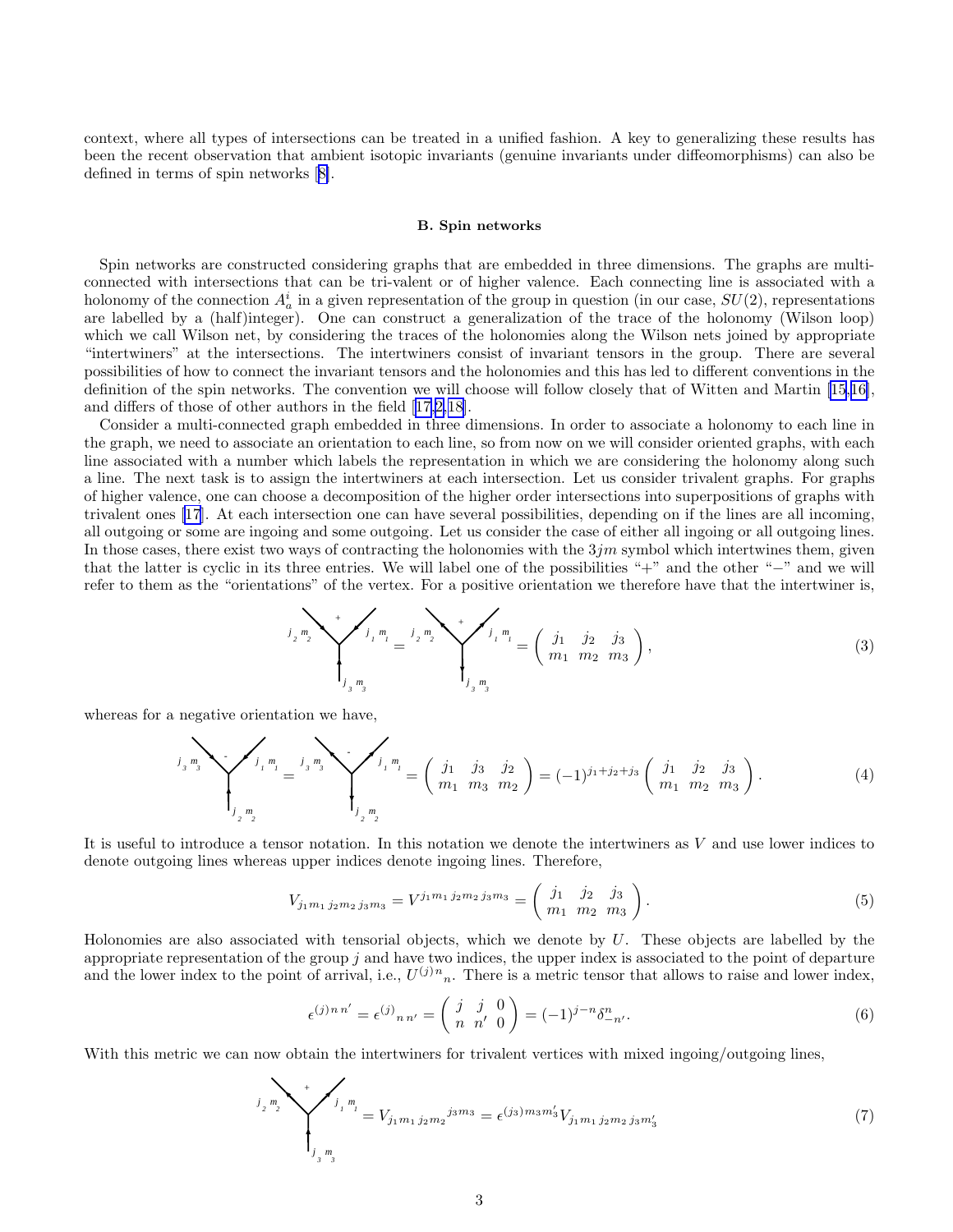$$
\sum_{j_{2} \atop j_{3} \atop j_{3} \atop j_{3} \atop j_{3}}}^{+\left\{\right.^{}}\right\}_{l} \sum_{j_{1} \atop j_{2} \atop j_{3} \atop j_{3}}}^{+\left\{\right.^{}}\right\}_{l} \sum_{j_{2} \atop j_{3} \atop j_{3} \atop j_{3}}^{+\left\{\right.^{}}\right\}_{l} \sum_{j_{3} \atop j_{3} \atop j_{3}}^{+\left\{\right.^{}}\right\}_{l} \sum_{j_{1} \atop j_{1} \atop j_{2} \atop j_{3} \atop j_{3}}^{+\left\{\right.^{}}\right\}_{l} \sum_{j_{1} \atop j_{2} \atop j_{3} \atop j_{3}}^{+\left\{\right.^{}}\right\}_{l}}
$$
\n
$$
(8)
$$

As an example of our conventions, let us consider, the evaluation of the Wilson net for the so called "theta diagram" spin network,

$$
j_1 \left( \sum_{j} j_j = V_{j_1 n_1 j_2 n_2 j_3 n_3} U^{(j_1) n_1}{}_{m_1} U^{(j_2) n_2}{}_{m_2} U^{(j_3) n_3}{}_{m_3} V^{j_1 m_1 j_2 m_2 j_3 m_3}.\right) \tag{9}
$$

We have therefore provided a definition of the Wilson net for any spin network. One simply constructs an invariant with holonomies and invariant tensors as the ones described above.

With the above definition, the Wilson net has certain properties. In particular there is a dependence on the Wilson net on the orientation of the vertices. What we will now do is modify the definition in order to have an invariant that does not depend on the orientation of the vertices. This will correspond to the normalization of the Wilson net given by Witten and Martin. What we do is multiply the definition introduced up to now times a factor given by,

$$
V_{\pm} = \exp\left(\pm \frac{i\pi}{2} [j_1 + j_2 + j_3] \right) \sqrt[4]{(2j_1 + 1)(2j_2 + 1)(2j_3 + 1)} \tag{10}
$$

for each vertex in the spin network. With this factor, one can show that the Wilson net defined is invariant under changes from + to − type vertices. It is worthwhile noticing that in the work of Kauffman and Lins[[18\]](#page-15-0) on invariants of spin networks the normalization is different.

#### C. Knot invariants for spin networks

We wish to study invariants that represent the transform of the Chern–Simons state into the spin network basis. That is, we are interested in expressions of the form,

$$
E(\Gamma, k) = \int DA \exp(ikS_{CS}) W(\Gamma, A)
$$
\n(11)

where  $\Gamma$  is a spin network and  $W(\Gamma, A)$  is the Wilson net we introduced in the previous subsection. This kind of integral has been analyzed using monodromy techniques [\[15,16](#page-15-0)] and variational techniques [\[19](#page-15-0),[20](#page-15-0)]. The result is a regular isotopic invariant of spin networks. The techniques do not give a unique answer for the invariant, but there are several possibilities, tantamount to having several definitions for the measure  $DA$ . Each possibility is uniquely characterized by prescribing a value for the invariant on the so called theta-net. The choice of Witten and Martin [[15,16\]](#page-15-0) is,

$$
\Theta(j_1, j_2, j_3) = E\left(j_1 \left(j_2 \left(j_3 \right), k\right) = \sqrt{\Delta_1 \Delta_2 \Delta_3},\right)
$$
\n(12)

with,

$$
\Delta_j = E\left(\bigodot j, k\right) = \frac{q^{j + \frac{1}{2}} - q^{-j - \frac{1}{2}}}{q^{\frac{1}{2}} - q^{-\frac{1}{2}}},\tag{13}
$$

and as we mentioned above,  $q = \exp(2\pi i/k)$ .

*+*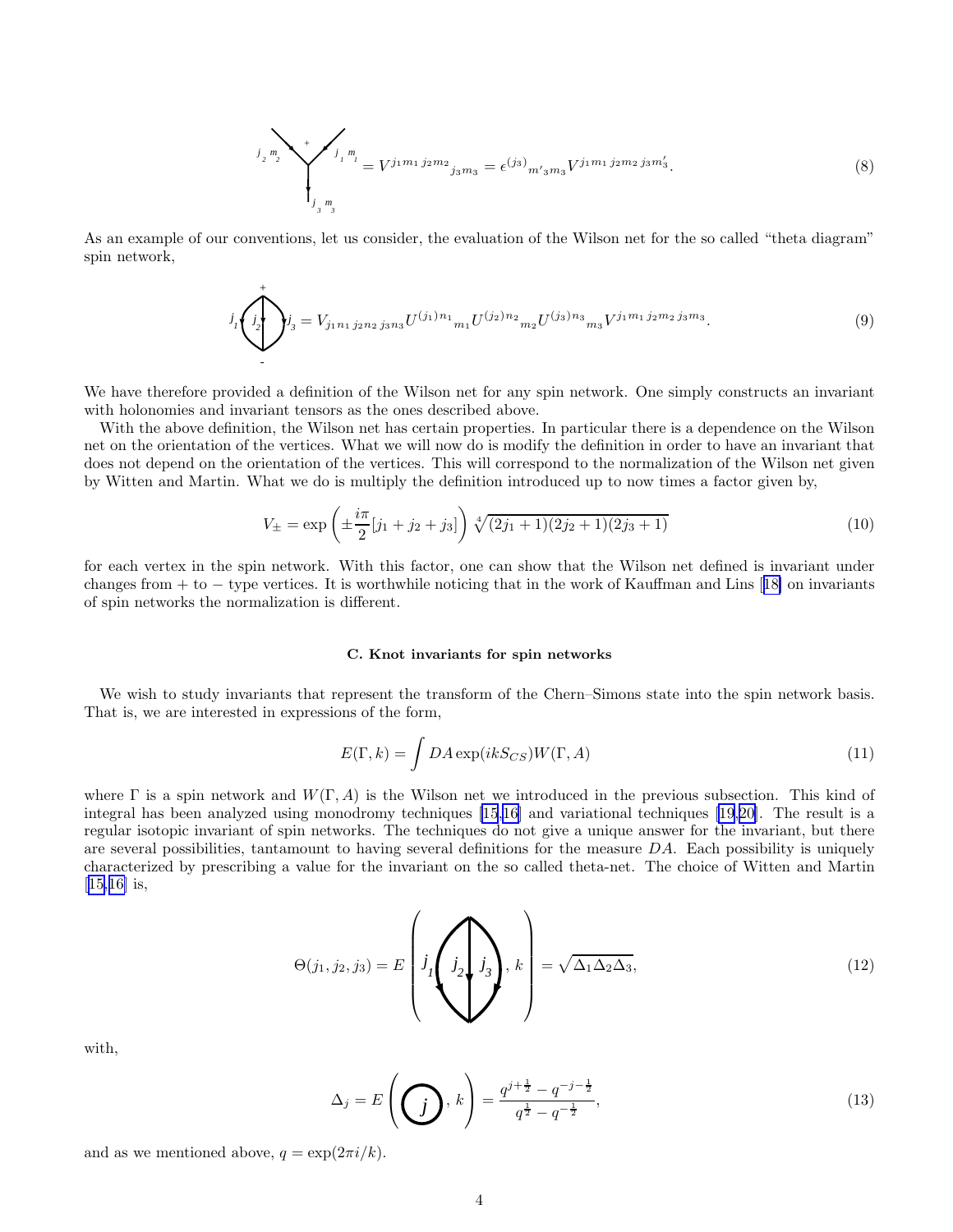<span id="page-5-0"></span>The definition of the invariant  $E(\Gamma, k)$  is completely given in [\[20](#page-15-0)], one needs to supplement the above definitions with relations for recoupling and for crossings of the invariant. The resulting invariant is regular isotopic, meaning that it is not invariant under the elimination of twists. Specifically,

$$
E\left(\begin{array}{c}\n\vec{j} \\
\vec{k}\n\end{array}\right) = (-1)^{j_1+j_2+j_3} \exp(i\pi(h_1+h_2-h_3)) E\left(\begin{array}{c}\n\vec{j} \\
\vec{j} \\
\vec{k}\n\end{array}\right),
$$
\n(14)

$$
E\left(j\uparrow,k\right) = \exp(-2\pi i h_j) E\left(j\uparrow\hspace{-1mm}\bigwedge\limits k\right) = \exp(2\pi i h_j) E\left(j\uparrow\hspace{-1mm}\bigwedge\limits k\right), \tag{15}
$$

where  $h_i \equiv \frac{j_i(j_i+1)}{2k}$ .

These moves correspond to diffeomorphisms, therefore the invariant constructed is not invariant under diffeomorphisms. In other words, the invariant is diffeomorphism invariant of ribbons and not of ordinary loops. One needs a framing (a prescription for assigning a ribbon to each loop) to have a well defined invariant.

However, it was noted early on in the context of loops, and later in the context of spin networks [\[8\]](#page-15-0), that the dependence on framing can be concentrated on an overall factor. In order to isolate this factor, one simply considers a power series expansion in  $\kappa = (2\pi i)/k$  and extracts the linear coefficient in  $\kappa$ . That coefficient, exponentiated, is the overall factor. This construction is discussed in detail in [\[8](#page-15-0)], where it is shown that it indeed leads to an ambient isotopic invariant, in other words, a genuine diffeomorphism invariant function of loops. The resulting invariant  $^1$  is then given by,

$$
E(\Gamma, \kappa) = E(\Gamma, 0) \exp(v_1(\Gamma)\kappa) P(\Gamma, \kappa)
$$
\n(16)

where  $P(\Gamma, \kappa)$  is a spin network generalization of the Jones polynomial (it reduces to it when  $\Gamma$  is a simple loop in the fundamental representation) and  $v_1$  is the first coefficient in the expansion in powers of  $\kappa$  (for a single loop it reduces to the self-linking number). The factor  $E(\Gamma, 0)$ , which corresponds to the evaluation of the invariant for  $\kappa = 0$ , contains information about the coloring of the graph, and no information about the embedding. It can be thought of as the evaluation of the Wilson net for a flat connection.

It was shown by Alvarez and Labastida[[21\]](#page-15-0) in the case of Γ being simple loops, and later generalized for links, that the invariant  $E(\Gamma,\kappa)$  can be written as the exponential of a linear combination of primitive Vassiliev invariants,

$$
E(\Gamma, \kappa) = E(\Gamma, 0) \exp\left(\sum_{i=1}^{\infty} \sum_{j=1}^{d_i} \alpha_{ij}(\Gamma) r_{ij}(G) \kappa^i\right)
$$
\n(17)

where  $\alpha_{ii}(\Gamma)$  are the primitive Vassiliev invariants, which are only dependent on the embedding of the loop (they are independent of the gauge group of the Chern–Simons theory).  $d_i$  is the number of primitive Vassiliev invariants of order i, G is the gauge group (for our case  $SU(2)$ ), and  $r_{ij}$  are group-dependent coefficients. We will assume that a similar structure appears for the case of generic  $SU(2)$  spin networks, specifically

$$
E(\Gamma, \kappa) = E(\Gamma, 0) \exp\left(\sum_{i=1}^{\infty} v_i(\Gamma) \kappa^i\right).
$$
 (18)

That is, we assume that the invariant is still given by the exponentiation of a set of "Vassiliev" invariants for spin nets, but we are not decomposing the expression in terms of "primitive" invariants, which is a structure that at present is not known in the spin network context. The  $v_i(\Gamma)'s$  are ambient isotopic for  $i > 1$ .

<sup>&</sup>lt;sup>1</sup>Notice that since the definition of the theta-net involves square roots of the variable, the invariant is no longer a polynomial, as it was in the case of loops. It becomes a polynomial for the case of colored links, i.e. spin networks without intersections.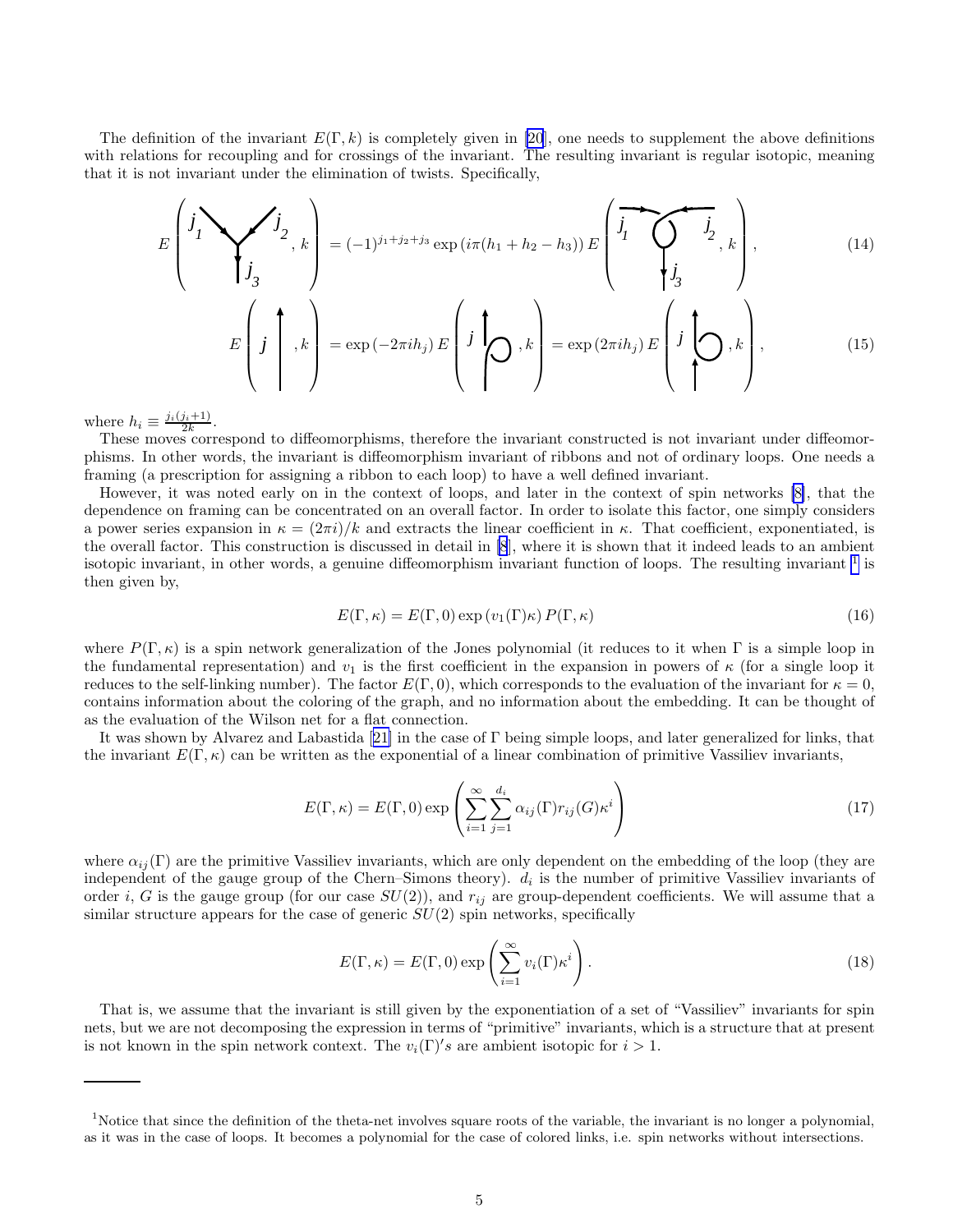

FIG. 1. The loop that defines the loop derivative

By constructing these invariants of spin networks, we have bypassed one of the main obstacles that working with loops and links had in this context: how to comply with the Mandelstam identities. The invariants of spin nets we have constructed automatically take care of this. An important missing element in the spin network context is the idea of how "generic" is the set of  $v_i(\Gamma)'s$ . In the context of loops it is conjectured that the primitive Vassiliev invariants are enough to distinguish all knots. In the case of spin networks we are not working with primitive invariants and therefore it is questionable how generic the basis of invariants one is considering is. This is important if one is making the case that these invariants are the "arena" where one is going to discuss quantum gravity. If a decomposition in terms of primitive invariants of the exponential were known, the techniques we will develop will still be applicable. However, since up to present it is not known how to do this decomposition we will work with the  $v_i$ 's. It is worthwhile pointing out that the techniques we will introduce later in this paper to operate with loop derivatives and diffeomorphism constraints are geometrical in nature and not group dependent. Since it is known that all Vassiliev invariants can be constructed from the Chern–Simons integral with arbitrary groups, and our technique is not group dependent, we therefore have a de-facto method to operate on all Vassiliev invariants. For concreteness we will in the current paper concentrate on the case of  $SU(2)$ .

#### III. LOOP DIFFERENTIABILITY OF THE VASSILIEV INVARIANTS

The loop derivative [\[9](#page-15-0)] is a differential operator in loop space that arises by considering two loops that differ by an infinitesimal element of area as "close". It acts on basepointed objects (either loops or spin networks) by adding a path starting at the basepoint up to a point  $x$ , where it introduces an infinitesimal planar loop, and retraces back to the basepoint. The definition is,

$$
(1 + \sigma^{ab} \Delta_{ab}(\pi^x_o)) \Psi(\gamma) = \Psi(\gamma \circ \delta \gamma)
$$
\n(19)

where  $\pi$  is a path from the origin to x, and the loop  $\gamma \circ \delta \gamma$  is shown in figure 1 and  $\sigma^{ab} = \delta u^{[a} \delta v^{b]}$  is the infinitesimal element of area spanned by the two vectors  $\vec{u}$  and  $\vec{v}$  defining the parallelogram one adds at the end of the path  $\pi$ . For a spin network, acting at a line on the network, the definition is exactly the same as for loops, except that the path becomes a line of the same valence as the line on which the basepoint lies, and the infinitesimal loop is also of the same valence as the path.

We now wish to apply the loop derivative to the invariants we introduced in the previous section. A priori one expects that such a quantity does not exist. In particular, for a generic knot invariant, the loop derivative indeed does not exist. This is due to the fact that knot invariants are discontinuous functions in the space of loops. Loop derivatives change the topology of loops (for instance, they can remove intersections [\[11](#page-15-0)]), and therefore the limit defining the derivative is ill defined. What we will show here is that due to the properties of the invariants of Chern– Simons under deformations of the loops given by the skein relations, one can introduce a reasonable definition of the loop derivative for these kinds of invariants. It is similar to try to define the derivative of a discontinuous functions by allowing the derivative to take value in the distributions. We will analyze the consistency of this result with the properties of the invariants. The strategy is as follows. The invariants are defined as a functional integral of a Wilson net with a weight function. The only dependence on the spin net is in the Wilson net, so we will assume that the loop derivative of the invariant is equal to the functional integral of the action of the loop derivative on the Wilson net, with the appropriate weight factor,

$$
\Delta_{ab}(\pi_o^x)E(\Gamma,\kappa) \equiv \int DA \exp(ikS_{CS}[A])\Delta_{ab}(\pi_o^x)W(\Gamma,A). \tag{20}
$$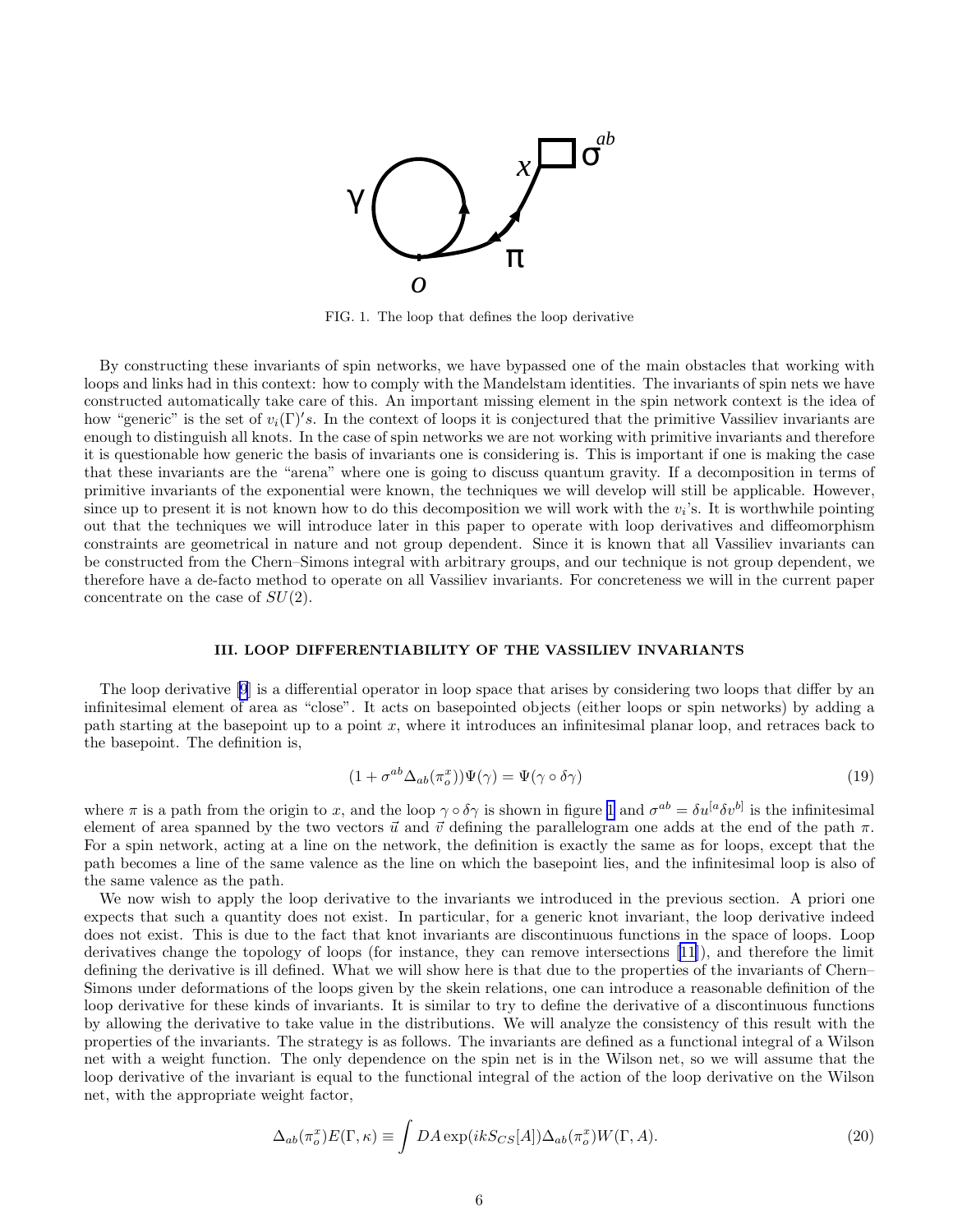

FIG. 2. The loop derivative acting on a spin network

Here we have assumed that the limit defining the loop derivative and the one defining the path integral are interchangeable.

The starting point of the calculation is the action of the loop derivative on a holonomy (in the  $j$  representation of  $SU(2)$ ) associated to an edge  $e_A^B$  of the spin network, containing the basepoint  $o$ ,

$$
\Delta_{ab}(\pi_o^x) U^{(j)}(e_A^B)^m{}_n = [U^{(j)}(e_A^o) U^{(j)}(\pi_o^x) F_{ab}^{(j)}(x) U^{(j)}(\pi^{-1}{}^x_o) U^{(j)}(e_o^B)]^m{}_n,\tag{21}
$$

and the fundamental relation satisfied by the Chern–Simons state,

$$
F_{ab}^{(j)}(x) \exp(ikS_{CS}[A]) = -\frac{4\pi i}{k} \epsilon_{abc} \frac{\delta}{\delta A_c^{(j)}(x)} \exp(ikS_{CS}[A]).
$$
\n(22)

So the idea works exactly in the same way it did for ordinary loops [\[11,22](#page-15-0)], the loop derivative acting on a holonomy produces an  $F_{ab}$ , which can be re-expressed as a functional derivative acting on the exponential of the Chern–Simons form. The last step is to perform a formal integral by parts of the functional derivative and have it act on the holonomies of the spin network that were left by the action of the loop derivative. The end result is,

$$
\Delta_{ab}(\pi_o^x)E(\Gamma,\kappa) = -2\kappa \sum_{e_C^D \in \Gamma} \epsilon_{abc} \int_{e_C^D} dy^c \delta^3(x-y) \times
$$
\n
$$
\langle \cdots U^{(j)}(e_A^a)U^{(j)}(\pi_o^x)\tau_{(j)}^J U^{(j)}(\pi^{-1}{}^x)U^{(j)}(e_o^B)\cdots U^{(k)}(e_C^y)\tau_{(k)}^J U^{(k)}(e_y^D)\cdots\rangle_{CS}
$$
\n
$$
(23)
$$

where  $\tau_{(j)}^J$  are the  $SU(2)$  generators <sup>2</sup> in the j representation, and the expectation value is assumed to be taken with respect to the measure  $DA \exp(iS_{CS})$  and the dots refer to the fact that we just highlight the portion of the spin network where the loop derivative acts. It is understood that the products of holonomies continue until the net is closed and the appropriate traces are taken. A pictorial representation of the quantity within the expectation value is given in figure 2.

The above expression can be rearranged using the Fierz identity,

$$
\sum_{I=1}^{3} [\tau_{(k)}^{I}]_{s}^{t} [\tau_{(j)}^{I}]_{r}^{q} = \frac{1}{2} \sum_{l=|j-k|}^{j+k} (2l+1)\rho_{l}(j,k) \prod_{k=1}^{kt} \prod_{j=1}^{k} \tau_{(k-1)j}^{j} \tag{24}
$$

where  $\rho_l = l(l+1) - j(j+1) - k(k+1)$ , and where the dotted line denotes that the two vertices are at the same point, i.e. the line between the two vertices carries a holonomy equal to the identity.

Using the rearrangement, we get,

$$
\Delta_{ab}(\pi_o^x)E(\Gamma,\kappa) = -\sum_{e_C^D \in \Gamma} \kappa \sum_{l=|j-k|}^{j+k} (2l+1)\rho_l(j,k)\epsilon_{abc} \int_{e_C^D} dy^c \delta^3(x-y) \left\langle \int_a^A \sum_{\substack{j\\j}} \frac{j}{\pi} \sum_{k}^k \frac{\rho}{j} \right\rangle_{CS},\tag{25}
$$

<sup>&</sup>lt;sup>2</sup>Our convention for the  $SU(2)$  generators is to take the Pauli matrices divided by 2. This differs from other authors [\[2\]](#page-14-0).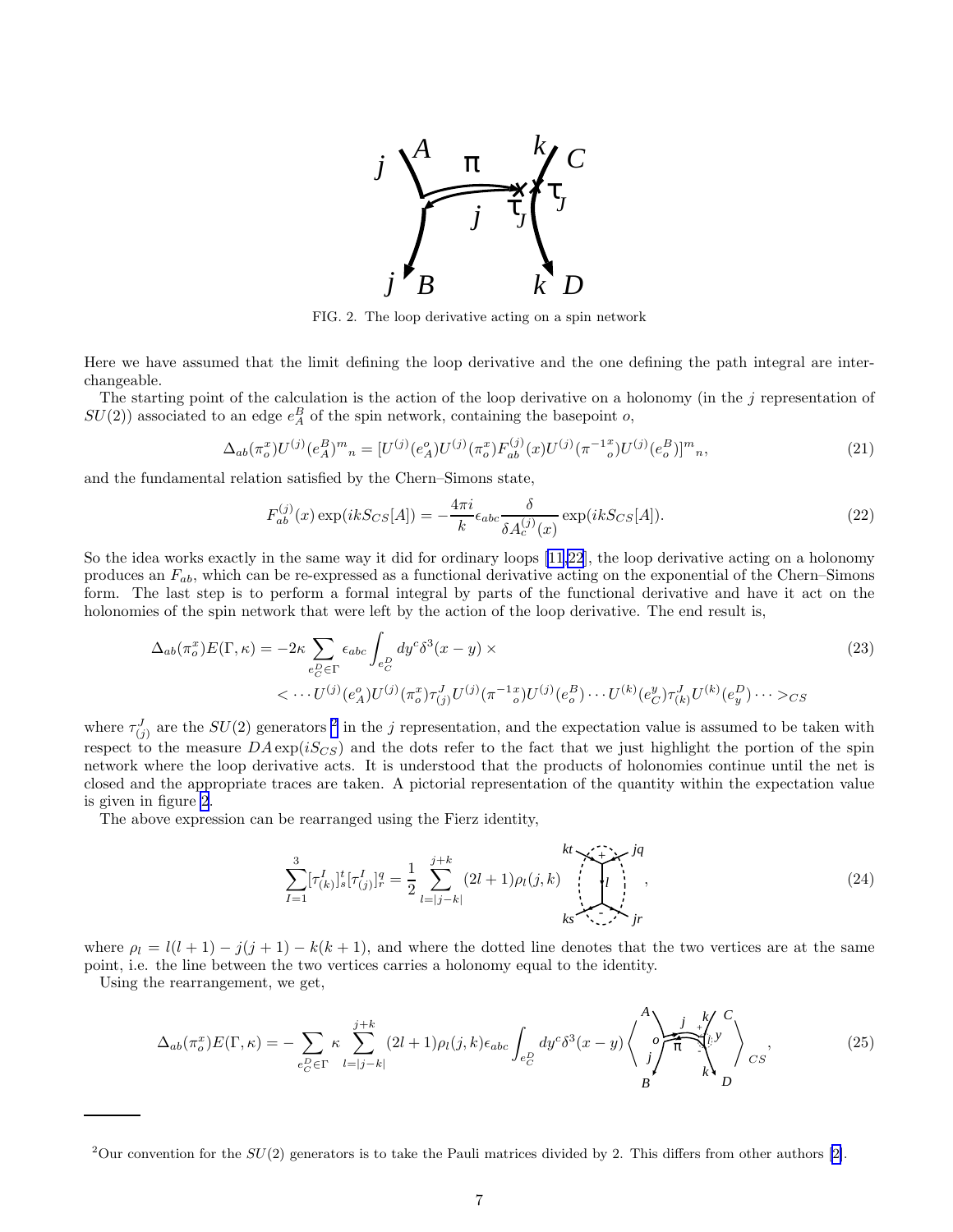<span id="page-8-0"></span>and then using the basic recoupling property of  $SU(2)$  spin networks,

$$
\int_{q}^{p} \int_{r}^{s} = \sum_{m=0}^{2j} (-1)^{2j} (2m+1) \int_{jr} \frac{jp}{m},
$$
\n(26)

*A*

we get,

$$
\Delta_{ab}(\pi_o^x)E(\Gamma,\kappa) = -\sum_{e_C^D \in \Gamma} \kappa \sum_{l=|j-k|}^{j+k} \sum_{m=0}^{2j} (-1)^{2j} (2m+1)(2l+1) \rho_l \epsilon_{abc} \int_{e_C^D} dy^c \delta^3(x-y) \left\langle \int_{j}^{A} \frac{1}{\pi} \sum_{k=0}^{m} \sum_{j=0}^{k} \delta_j (2\pi)^{2j} \delta_j \right\rangle_{CS} \tag{27}
$$

and applying recoupling in the dotted circle in (27) and using the 6j symbols, one gets the final expression,

$$
\Delta_{ab}(\pi_o^x)E(\Gamma,\kappa) = \sum_{e_C^D \in \Gamma} \sum_{m=0}^{2j} -\kappa \epsilon_{abc} \int_{e_C^D} dy^c \delta^3(x-y) \lambda_m^{\pm}(j,k) \left\langle \int_{j}^A \right\rangle + \frac{m}{\pi} \sum_{k=0}^{k} \sum_{O}^{C} \sum_{O \subset S} \left\langle \int_{O}^{S} \delta_{O} \delta_{O} \right\rangle \frac{1}{\delta_{O}} \left\langle \int_{O}^{S} \delta_{O} \delta_{O} \right\rangle \frac{1}{\delta_{O}} \left\langle \int_{O}^{S} \delta_{O} \delta_{O} \right\rangle \frac{1}{\delta_{O}} \tag{28}
$$

where,

$$
\lambda_m^{\pm}(j,k) = (-1)^{j \mp k} \sum_{l=j-k}^{j+k} (-1)^{l-(m \mp m)/2} (2m+1)(2l+1)\rho_l \begin{Bmatrix} j & j & m \\ k & k & l \end{Bmatrix}.
$$
 (29)

So the end result is that the loop derivative acting on the invariant  $E(\Gamma, \kappa)$  is nonvanishing only if the endpoint of the path  $\pi_o^x$  of the loop derivative falls upon one of the lines of the spin network. The end result is, up to a factor, proportional to the invariant  $E(\Gamma', \kappa)$ , where  $\Gamma'$  is a new graph obtained by adding the path  $\pi_o^x$  to the original graph Γ. Notice that the action of the loop derivative is covariant under diffeomorphisms, in the sense that a diffeomorphism would shift both the graph  $\Gamma$  and the path  $\pi_o^x$  and therefore would act as a diffeomorphism on the graph  $\Gamma'$ . It is also worthwhile noticing that the general form of equation (28) is true for any gauge group, the only differences would appear in the recoupling coefficients  $\lambda$  and the corresponding irreducible representations associated with the graph. This emphasises the geometrical nature of the action of the loop derivative and may open possibilities for generalizing this construction for invariants that do not necessarily arise from  $SU(2)$  groups. The importance of this is that it appears that Vassiliev invariants for spin nets might arise as linear combinations of products of "primitive" invariants associated only with the topological embedding of the graph of the spin net, times some group-dependent factors that contain information about the valences of each line in the spin net. The loop derivative acts on such objects by ignoring the group prefactors and acting on the factors depending on the embedding of the spin net diagrams. In particular, if one acts on  $E(\Gamma, 0)$ , since it does not have information about the embedding, the loop derivative automatically gives zero.

The loop derivative as defined in this paper has several appealing properties that other differential operators in loop space do not have (see[[9](#page-15-0)] for more details). One property we wish to emphasize is that the loop derivative satisfies Leibnitz' rule. It acts on a product of functions exactly like an ordinary derivative. This allows, when evaluating operators on products of knots (as for instance when we extract the frame dependent prefactor and the  $E(\Gamma, 0)$ ), to perform explicit calculations.

For instance, we can compute the action of the loop derivative on any Vassiliev invariant of type  $v_n$ , by computing the logarithmic derivative of  $E(\Gamma, \kappa)$ . The final result is,

$$
\Delta_{ab}(\pi_o^x)v_n(\Gamma) = -\sum_{e_j \in \Gamma} \sum_{m=0}^{2j} \lambda_m \epsilon_{abc} \int_{e_j} dy^c \delta^3(x-y) \frac{E(\Gamma_m, 0)}{E(\Gamma, 0)} \frac{1}{(n-1)!} \left[ \frac{d^{n-1}}{d\kappa^{n-1}} \exp\left(\sum_r \left(v_r(\Gamma_m) - v_r(\Gamma)\right)\kappa^r\right) \right]_{\kappa=0}
$$
\n(30)

and the action is nonvanishing only if o, x fall on two different lines of Γ and the spin net Γ<sub>m</sub> is obtained by taking Γ and adding to it the line  $\pi_o^x$  with valence m.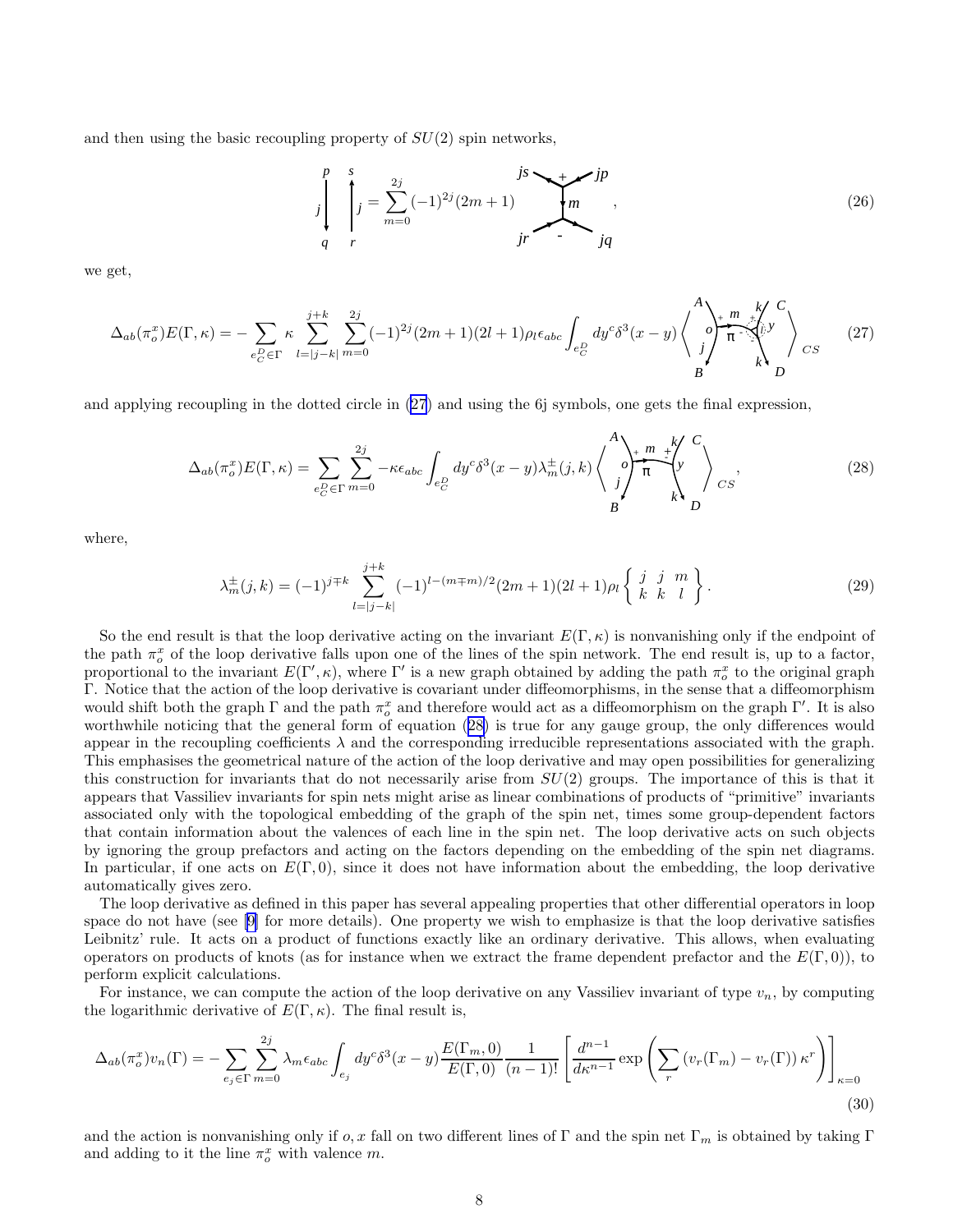# IV. THE DIFFEOMORPHISM CONSTRAINT

# A. The operator

In this section we will introduce the diffeomorphism constraint as a differential operator in loop space written in terms of the loop derivative. We will also show that the invariants we introduced in the previous section will be either annihilated by the constraint in the case of ambient isotopy invariants, or will transform appropriately in the case of regular isotopic invariants.

Let us consider the diffeomorphism constraint of quantum gravity written in terms of Ashtekar's new variables,

$$
\hat{C}(\vec{N})\Psi[A] = \int d^3x N(x)^a \hat{E}_i^b(x) \hat{F}_{ab}^i(x) \Psi[A]. \tag{31}
$$

Because this expression involves the product of two operators at the same point, in general we need to regularize it, which we do via a point splitting function  $\lim_{\epsilon \to 0} f_{\epsilon}(x, y) = \delta^3(x, y)$ ,

$$
\hat{C}(\vec{N})\Psi[A] = \lim_{\epsilon \to 0} \int d^3x \int d^3y f_{\epsilon}(x,y) N^a(x) \hat{\vec{E}}_i^b(x) [U(\pi_x^y) \hat{F}_{ab}(y) U^{-1}(\pi_y^x)]^i \Psi[A] \tag{32}
$$

where in order to preserve gauge invariance we have connected the  $F_{ab}$  and  $\tilde{E}$  operators with holonomies along a path  $\pi$  going from x to y.

The above operator, when acting on a Wilson net, can be rewritten in terms of the loop derivative, as has been discussed in the context of loops in the past[[9\]](#page-15-0). The explicit expression is,

$$
\hat{C}(\vec{N})W(\Gamma,A) = \lim_{\epsilon \to 0} \int d^3x \, f_{\epsilon}(x,y) \sum_{e_A^B \in \Gamma} \int_{e_A^B} dy^b N^a(y) \Delta_{ba}(\pi_y^x) W(\Gamma,A). \tag{33}
$$

One can explicitly check that the action of this operator is a diffeomorphism, provided that the connection A is smooth. In the limit in which the regulator is removed, the path  $\pi$  shrinks to a point and one ends with a loop with an infinitesimal closed loop attached at the point  $x$ . The addition of this closed loop is tantamount to displacing infinitesimally the line of the original loop at the point  $x$ .

We will now assume that the generator of diffeomorphisms has in general the form given by equation (33) in terms of the loop derivative and we will show that when acting with it on the invariants from Chern–Simons we get the correct result. This result is nontrivial, since in the path integral that defines the invariant there are contributions from distributional connections.

#### B. Action on regular isotopic invariants

To discuss in a cleaner fashion the action of the diffeomorphism operator on the invariants, we will consider diffeomorphisms in which the vector  $\vec{N}$  has compact support. This will allow us to focus on the action of diffeomorphisms on individual edges, on vertices, etc, each at a single time. It is immediate that a generic situation can be analyzed combining all results we will derive. Let us start with the action at an individual line, (we define  $\hat{C}(\vec{N}) = \lim_{\epsilon \to 0} \hat{C}_{\epsilon}(\vec{N})$ )

$$
\hat{C}_{\epsilon}(\vec{N}) \left\langle \begin{array}{c} \left| \left| j \right| \right\rangle_{CS} = \kappa \sum_{m=0}^{2j} \lambda_m^-(j,j) \int dy^b \int dz^c f_{\epsilon}(z,y) \epsilon_{abc} N^a(z) \times \right. \end{array} \right. \tag{34}
$$

$$
\frac{1}{2}[\Theta(z-y)\left\langle \frac{z}{y} + \frac{1}{y}\right\rangle_{CS} + \Theta(y-z)\left\langle \frac{y}{z} + \frac{1}{y}\right\rangle_{CS}],
$$

where Θ are Heaviside functions that order points along the line of the spin net we are considering. One can easily define them introducing a parameterization. We now use a recoupling identity,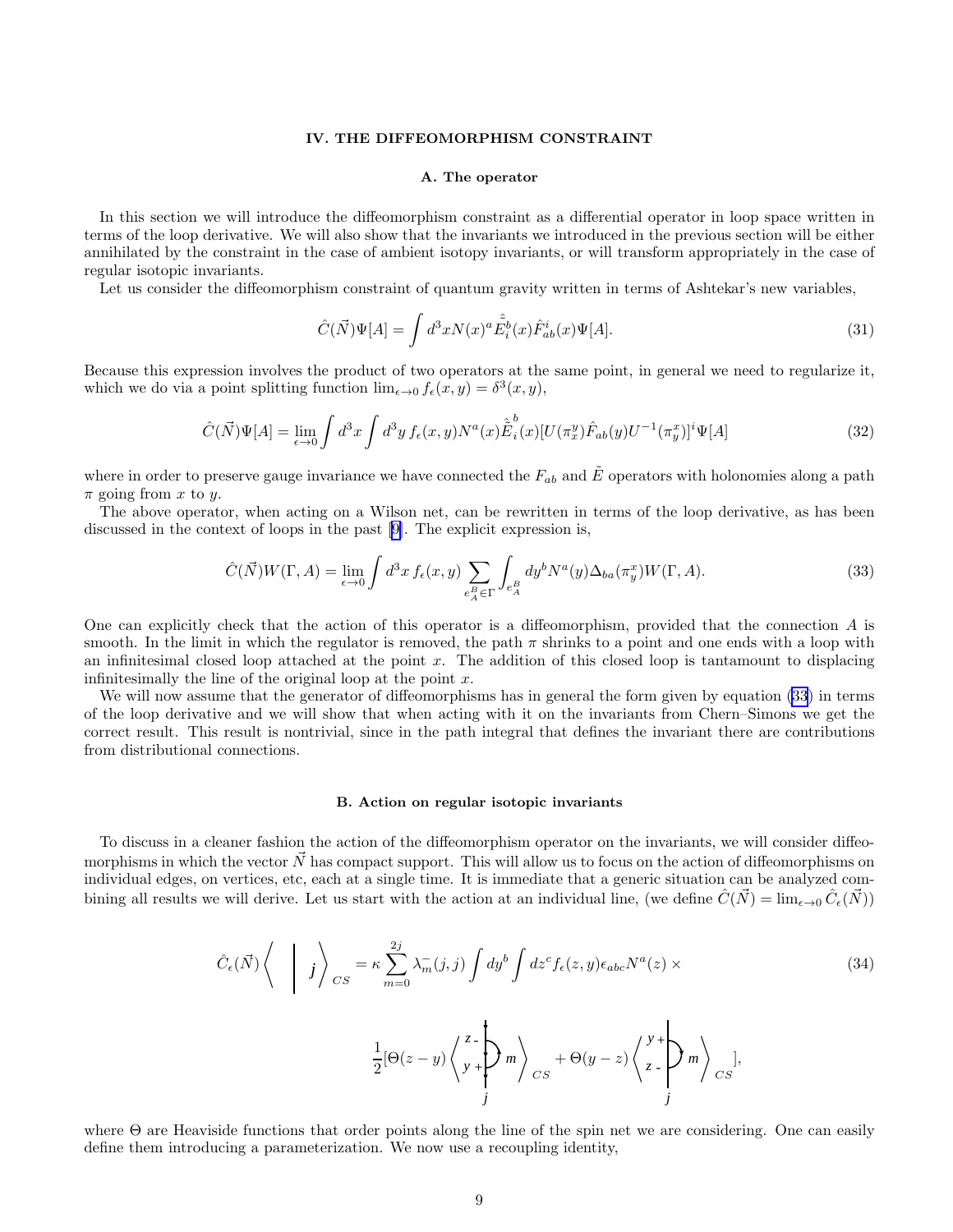$$
\left\langle \begin{array}{c} z \\ y \\ \downarrow \end{array} \right\rangle_{CS} = \frac{(-1)^{2j}}{(2j+1)} \{j, j, m\} \left\langle \begin{array}{c} 1 \\ j \end{array} \right\rangle_{CS} \tag{35}
$$

<span id="page-10-0"></span>where  $\{j, j, m\}$  is the 3j symbol that is zero unless the j and m values satisfy the triangular relation at the vertices. We now remove the regulator, assuming the following regularization function,

$$
f_{\epsilon}(y,z) = \frac{3}{4\pi\epsilon^3} \Theta(\epsilon - |z - y|). \tag{36}
$$

Evaluating the integral, one gets,

$$
\hat{C}(\vec{N}) \left\langle \begin{array}{c} \left| \left| j \right\rangle_{CS} = \frac{\kappa}{8\pi} \sum_{m=0}^{2j} \lambda_m^-(j,j) \frac{(-1)^{2j}}{(2j+1)} \int_0^1 ds \,\epsilon_{abc} \frac{\dot{N}(s)^a \dot{y}(s)^c \ddot{y}(s)^b}{|\dot{y}(s)|^3} \right\langle \left| \left| j \right\rangle_{CS} \end{array} \right. \tag{37}
$$

where we have introduced a parameterization such that  $dy^a = \dot{y}(s)^a ds$  and dots refer to total derivatives with respect to s. We can summarize the above result by saying that, for diffeomorphisms of compact support acting on lines of the spin net, we have that,

$$
\hat{C}(\vec{N})E(\Gamma,\kappa) = \kappa \mu(j)w(\vec{N})E(\Gamma,\kappa)
$$
\n(38)

where  $\mu(j) = \sum_{m=0}^{2j} \lambda_m^{-1}(j,j) \frac{(-1)^{2j}}{(2j+1)}$  is a recoupling factor, that depends on the weight of the line in question, and  $w(\vec{N})$  is the writhe introduced in the line by the action of the diffeomorphism along the vector  $\vec{N}$ . We therefore see that the diffeomorphism has a well defined limit. The result is dependent on a background metric through the writhe, as expected for a regular istopic invariant. Notice that the result decomposes as a product of a factor depending entirely on the "coloring" of the spin net and another factor depending only on the embedding of the net in three dimensions. What we have therefore recovered is a formula that contains the information about the non-invariance of  $E(\Gamma, k)$  under the addition of twists, given by the skein relation [\(15](#page-5-0)). This skein relation could be reobtained exactly by exponentiating the action of the loop derivative, as discussed in[[22\]](#page-15-0), but we will not repeat the calculation here for brevity.

Let us now consider the action of the diffeomorphism at an intersection. Here we get, in addition to the contributions we discussed for a single line, a contribution when the end of the path of the loop derivative intersects one of the lines entering the intersection. We have,

$$
\hat{C}(\vec{N})\left\langle\begin{array}{c}j_{3} \\ \left\langle\begin{array}{c} \\ \\ \end{array}\right\rangle_{CS} = \kappa \sum_{\alpha \neq \beta=1}^{3} \sum_{m=0}^{2j_{\alpha}} \lambda_{m}^{-}(j_{\alpha},j_{\beta}) \int dy^{b} \int dz^{c} f_{\epsilon}(y,z) N^{a}(z) \epsilon_{abc} \left\langle\begin{array}{c} \\ \\ \\ \end{array}\right\rangle_{CS}^{z} , \tag{39}
$$

and using the recoupling identity,

$$
\left\langle \bigwedge^j \bigwedge_{j_\alpha}^{j_\beta} \bigwedge_{CS} = \frac{(-1)^{m+j_\gamma-j_\alpha-j_\beta} \left\{ \begin{array}{ccc} j_\alpha & j_\beta & m \\ j_\beta & j_\alpha & j_\gamma \end{array} \right\}}{\Theta(j_\alpha, j_\beta, j_\gamma)} \left\langle \bigwedge^{j_\gamma} \bigwedge_{CS}^{j_\beta} \bigwedge_{CS} \right\rangle \right\}
$$
(40)

and removing the regulator as before, we get,

$$
\hat{C}_{\epsilon}(\vec{N})\left\langle\begin{array}{c}j_{3} \\ \left\langle\begin{array}{c} \\ \\ \end{array}\right\rangle_{CS} = \kappa \sum_{\alpha=1}^{2} \sum_{\beta=\alpha+1}^{3} \Omega_{m}(j_{\alpha},j_{\beta},j_{\gamma})\epsilon_{abc}\dot{N}^{a}(0)\dot{y}_{\alpha}^{b}(0)\dot{y}_{\beta}^{c}(0)\left\langle\begin{array}{c} \\ \\ \\ \end{array}\right\rangle_{CS}^{j} \left\langle\begin{array}{c} \\ \\ \\ \end{array}\right\rangle_{CS} \tag{41}
$$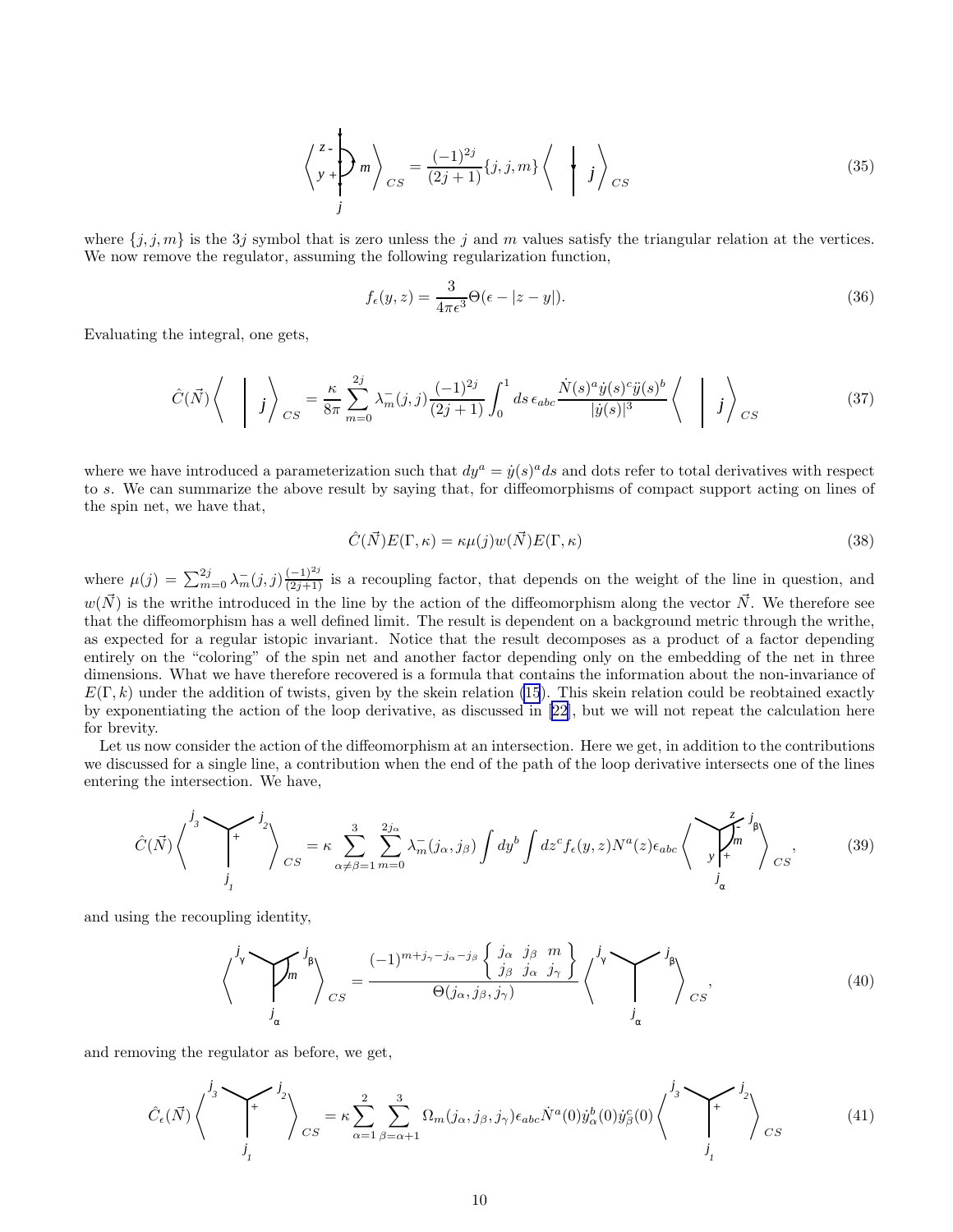where,

$$
\Omega_m(j,k,l) = Q(-1)^{m+l-j-k} \left\{ \begin{array}{ccc} j & k & m \\ k & j & l \end{array} \right\} \lambda_m^{-}(j,k)
$$
\n(42)

with  $Q$  a constant given by,

$$
Q = \frac{1}{4\pi} \int_0^{\pi/2} d\phi \frac{(\sin \phi - \cos \phi)}{\sqrt{|\vec{y}_\alpha(0)|^2 \cos^2 \phi + |\vec{y}_\beta(0)|^2 \sin^2 \phi - 2|\vec{y}_\alpha(0) \cdot \vec{y}_\beta(0)| \cos \phi \sin \phi}}.
$$
(43)

In the above equations we have assumed a parameterization with parameter equal to zero at the intersection. The geometrical meaning of this expression is that it vanishes if the volume spanned by the two tangents at the intersection and the derivative of the vector  $\vec{N}$  along one of the lines entering the intersection vanishes. If this volume is nonzero, we start to reconstruct infinitesimally the twist at the intersection covered by the skein relation([14\)](#page-5-0). Again, one could recover it exactly exponentiating the action of the loop derivative as described in[[22\]](#page-15-0).

#### C. Action on ambient isotopic invariants

Here we will show that the diffeomorphism operator we introduced vanishes when acting on the ambient isotopic invariants, concretely  $P(\Gamma, \kappa)$ . Therefore, it annihilates every Vassiliev invariant. In order to compute the action, let us recall equation([18\)](#page-5-0),

$$
E(\Gamma, \kappa) = E(\Gamma, 0)(1 + v_1(\Gamma)\kappa + (2v_2(\Gamma) + v_1(\Gamma)^2)\frac{\kappa^2}{2} + \cdots)
$$
\n(44)

and analyze the action of the diffeomorphism on  $E(\Gamma, \kappa)$  order by order in  $\kappa$ . To order zero we get,

$$
\hat{C}(\vec{N})E(\Gamma,0) = 0\tag{45}
$$

which is correct, since  $E(\Gamma, 0)$  does not depend on the embedding of the spin net, just on its coloring, and it is immediately annihilated by the loop derivative. At the next order, we have,

$$
\hat{C}(\vec{N})v_1(\Gamma) = \mu(j)w(\vec{N})\tag{46}
$$

where we have assumed the diffeomorphism as acting on an isolated line of valence  $j$ , a similar formula holds for the intersections with a different coloring weight. As before  $w(\vec{N})$  is the writhe induced in the line by the vector field  $\vec{N}$ . If we now take advantage of the fact that the diffeomorphism operator satisfies Leibnitz' rule, we see that combining ([38\)](#page-10-0) and (46) we get,

$$
\hat{C}(\vec{N}) \exp(-\kappa v_1(\gamma)) E(\Gamma, \kappa) = 0, \tag{47}
$$

and therefore we see that indeed the diffeomorphism constraint annihilates all Vassiliev invariants, namely,

$$
\hat{C}(\vec{N})P(\Gamma,\kappa) = \hat{C}(\vec{N})\exp\left(\sum_{n=2}^{\infty}v_n(\Gamma)\kappa^n\right) = 0.
$$
\n(48)

Since the diffeomorphism constraint annihilates all Vassiliev invariants, it also annihilates any function of the Vassiliev invariants. As we mentioned before, there are indications that Vassiliev invariants may constitute a basis of diffeomorphism invariant functions of loops. What we have shown here is that the definition of the loop derivative we introduced in the spin network context is compatible with that fact, namely it naturally leads to a diffeomorphism constraint that annihilates explicitly all Vassiliev invariants.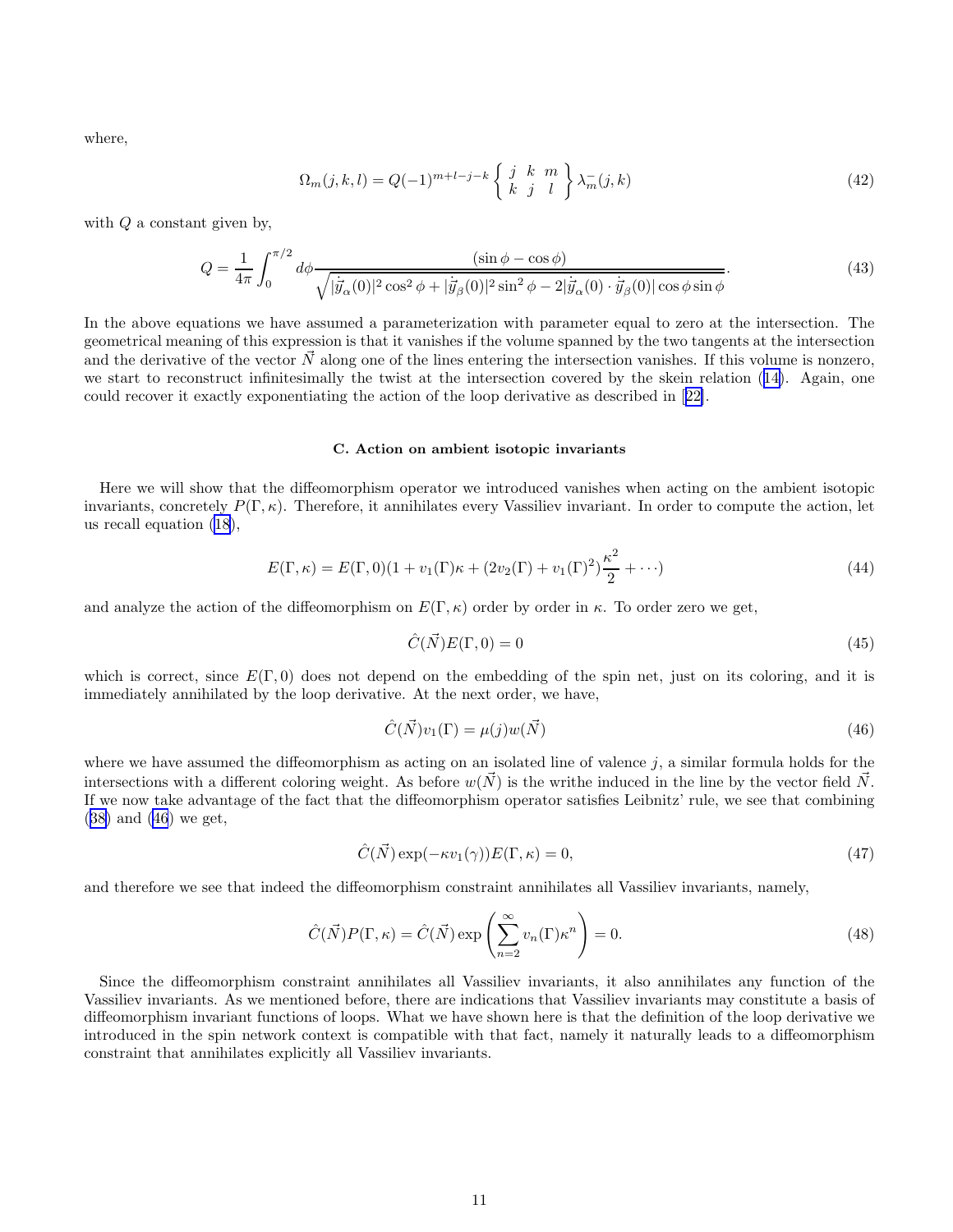## V. TOWARDS A HAMILTONIAN CONSTRAINT

<span id="page-12-0"></span>Let us now consider the Hamiltonian constraint of quantum gravity, possibly with a cosmological constant  $\Lambda$ ,

$$
\hat{H}(\underline{M}) = \int d^3x \underline{M} \left[ \epsilon^{ijk} \hat{\tilde{E}}_i^a \hat{\tilde{E}}_j^b \hat{F}_{ab}^k + \frac{\Lambda}{6} \epsilon^{ijk} \hat{\tilde{E}}_i^a \hat{\tilde{E}}_j^b \hat{\tilde{E}}_k^c \epsilon_{abc} \right]. \tag{49}
$$

This expression corresponds to the "doubly densitized" operator. We chose to do this since we have experience with this operator from the context of loops [\[9](#page-15-0)] and it is easily expressed in terms of the loop derivative. We will later suggest how one could transform this expression into a single densitized version. We need to regularize the operator, which again we do through a point splitting. There are many options as to how to exactly point split. The way we do it, for the  $\Lambda = 0$  piece, is,

$$
g_{\epsilon,\epsilon',\epsilon''}(u,v,w,x)H(u,v,w) \equiv g_{\epsilon,\epsilon',\epsilon''}(u,v,w,x)\epsilon^{ijk}\tilde{\tilde{E}}_i^a(u)\tilde{\tilde{E}}_j^b(v)[U(\pi_u^w)F_{ab}(w)U(\pi_w^u)]^k. \tag{50}
$$

So we have chosen to join the  $F_{ab}$  with one of the E's via a holonomy. There are many other possibilities (for instance, joining all operators via holonomies, which would yield a gauge invariant regularization) and they all yield the same classical expression in the the limit  $\epsilon \to 0$ . A possible regulating function is defined as,

$$
g_{\epsilon,\epsilon',\epsilon''}(u,v,w,x) = f_{\epsilon}(x,u)f_{\epsilon}(x,\frac{u+v}{2})f_{\epsilon}(x,\frac{u+v+w}{3})
$$
\n(51)

with f defined as in the diffeomorphism constraint. This regulating function is the same as the one usually considered for the "Ashtekar–Lewandowski" volume operator, [\[1](#page-14-0),[23\]](#page-15-0). It is worthwhile pointing out that for the following discussion, this issue is not important, since we will discuss results that do not require to remove the regulator.

To determine the action of the Hamiltonian in terms of spin networks, we consider the action of the operator we have just defined on a Wilson net. As is well known, this operator only acts at intersections of the net. At regular points it gives rise to "acceleration" terms, which we will omit since they vanish on diffeomorphism invariant states[[24,9\]](#page-15-0). The nonvanishing action comes from the triads acting at two points on different strands  $i, k$  entering an intersection  $V,$ 

$$
H(u, v, w)W\left(\sum_{j_1}^{j_1} \ldots \sum_{j_2}^{j_1} \right) = -\frac{i}{2} \sum_{i \neq k \in V} \sum_{m=|i-k|}^{i+k} (2m+1)\rho_m(i,k) \int_{e_i} dy^a \delta^3(u-y) \int_{e_k} dz^b \delta^3(v-z) \times
$$
 (52)  

$$
\left[\Delta_{ab}(\pi_{y+}^w) - \Delta_{ab}(\pi_{y-}^w)\right]W\left(\sum_{j_1}^{j_1} \ldots \sum_{j_k}^{j_k} \ldots \sum_{j_k}^{j_k} \ldots \sum_{k}^{j_k} \ldots \times \sum_{k}^{j_k} \ldots \times \sum_{k}^{j_k} \ldots \times \sum_{k}^{j_k} \ldots \times \sum_{k}^{j_k} \ldots \times \sum_{k}^{j_k} \ldots \times \sum_{k}^{j_k} \ldots \times \sum_{k}^{j_k} \ldots \times \sum_{k}^{j_k} \ldots \times \sum_{k}^{j_k} \ldots \times \sum_{k}^{j_k} \ldots \times \sum_{k}^{j_k} \ldots \times \sum_{k}^{j_k} \ldots \times \sum_{k}^{j_k} \ldots \times \sum_{k}^{j_k} \ldots \times \sum_{k}^{j_k} \ldots \times \sum_{k}^{j_k} \ldots \times \sum_{k}^{j_k} \ldots \times \sum_{k}^{j_k} \ldots \times \sum_{k}^{j_k} \ldots \times \sum_{k}^{j_k} \ldots \times \sum_{k}^{j_k} \ldots \times \sum_{k}^{j_k} \ldots \times \sum_{k}^{j_k} \ldots \times \sum_{k}^{j_k} \ldots \times \sum_{k}^{j_k} \ldots \times \sum_{k}^{j_k} \ldots \times \sum_{k}^{j_k} \ldots \times \sum_{k}^{j_k} \ldots \times \sum_{k}^{j_k} \ldots \times \sum_{k}^{j_k} \ldots \times \sum_{k}^{j_k} \ldots \times \sum_{k}^{j_k} \ldots \times \sum_{k}^{j_k} \ldots \times \sum_{k}^{j_k} \ldots \times \sum_{k}^{j_k} \ldots \times \sum_{k}^{j_k} \ldots \times \sum_{k}^{j_k} \ldots \times \sum_{k}^{j_k} \ldots \times \sum_{k
$$

where in the last diagram all the structure occurs "at a point" and points  $y\pm$  are identified.

Having the Hamiltonian in terms of the loop derivative allows to evaluate its action on any of the invariants we have been discussing. Let us start by showing that the Hamiltonian constraint with a cosmological constant term annihilates the invariant  $E(\Gamma, \kappa)$ . In order to do this, we need to derive an expression for the operator deta, q being the spatial metric in terms of spin nets. The construction completely parallels that of the Hamiltonian constraint, the operator detq is obtained by replacing  $F_{ab}^i$  in the Hamiltonian with  $\epsilon_{abc}\tilde{E}_i^c$ . In order to be possible to have a cancellation with the Hamiltonian, one has to regularize both operators in a similar manner. So we choose,

$$
g_{\epsilon,\epsilon',\epsilon''}(u,v,w,x)\hat{\det}(u,v,w) \equiv \frac{i}{3!}g_{\epsilon,\epsilon',\epsilon''}(u,v,w,x)\epsilon^{ijk}\hat{\tilde{E}}_i^a(u)\hat{\tilde{E}}_j^b(v)[U(\pi_u^w)\tilde{E}^c(w)U(\pi_w^u)]^k\epsilon_{abc}.
$$
\n(53)

The point-splitting (i.e. where one decides to insert each holonomy) could have been made in a different way (e.g. [[1,2\]](#page-14-0)), but one can show —using recoupling theory— that inserting additional holonomies leads in the limit when one removes the regulator to the same result for a given regulating function.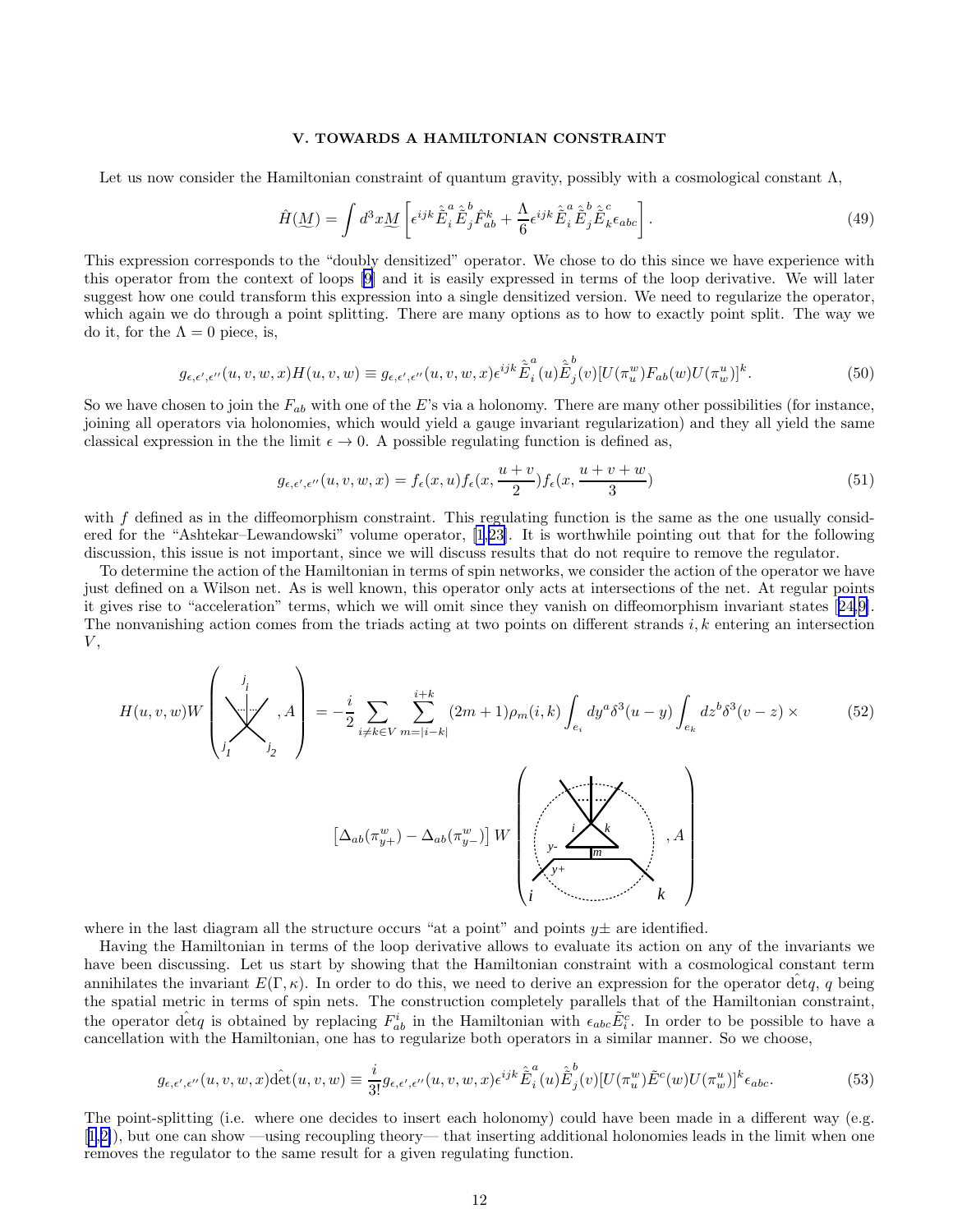The end result for the operator is,

$$
\hat{\det}g(u,v,w)\Psi\left(\sum_{j_1}^{j_i}\right) = \frac{1}{24}\sum_{i,k,l} \sum_{m,n} (2m+1)\rho_m(i,k)\lambda_n^-(i,l)\epsilon_{abc} \times
$$
\n
$$
\int_{e_i} dy^a \delta^3(y,u) \int_{e_k} dz^b \delta^3(z,v) \int_{e_l} dt^c \delta^3(t,w) \times
$$
\n
$$
\Psi\left(\sum_{k}^{k} \sum_{i=1}^{k} \frac{l}{m} \right) - \Psi\left(\sum_{k}^{k} \frac{l}{m} \right).
$$
\n(54)

The vertex on which the determinant acts can be of any order, if it is higher than trivalent, the determinant is a sum of the above contribution evaluated for all possible triplets of lines. All linkages in the figure are assumed to be happening "at a point", so recoupling theory can be applied. An interesting observation is that if the vertex is trivalent, simple recoupling identities show that both contributions are equal and therefore the determinant of the metric vanishes on such vertices (as one would have suspected, given that the volume operator vanishes too).

Using the definition of the above operators, one can start obtaining results. The first thing we notice is that,

$$
g_{\epsilon,\epsilon',\epsilon''}(u,v,w,x)\hat{H}(u,v,w)E(\Gamma,\kappa) = 12\kappa i g_{\epsilon,\epsilon',\epsilon''}(u,v,w,x) \hat{\text{det}}g(u,v,w)E(\Gamma,\kappa) \tag{55}
$$

and we therefore see that the generalization of the Kauffman bracket to spin networks  $E(\Gamma, \kappa)$  is a solution of the Hamiltonian constraint of quantum gravity with a cosmological constant. This is straightforward to see by considering the action of [\(52](#page-12-0)) and making explicit the action of the loop derivative, which adds a line to the diagram in such a way that one ends with the same diagrams as in (54).

Another interesting result is to notice that the Hamiltonian vanishes when acting on Vassiliev invariants at trivalent vertices. This can be straightforwardly seen by recalling the action of the loop derivative on a Vassiliev [\(30](#page-8-0)), and noting that at a triple intersection, using recoupling,  $v_p(\Gamma_j) = v_p(\Gamma)$ . We are allowed to use recoupling because the loop derivative acts by adding a line "at a point" when evaluated in the action of the Hamiltonian constraint. Therefore the Hamiltonian constraint vanishes at trivalent vertices.

Another important result concerning the action of the Hamiltonian on Vassiliev invariants can again be concluded from studying the explicit action of the loop derivative([30](#page-8-0)). Combining this expression with [\(52\)](#page-12-0) one immediately concludes that the action of the "doubly-densitized" Hamiltonian we are considering here is proportional to the "regularized volume" (strictly speaking it is a volume squared) spanned by three of the tangents entering at an intersection [\[25](#page-15-0)],

$$
\hat{\text{Vol}}_{\text{reg}}^{ijk}(x,\epsilon,\epsilon',\epsilon'') = \epsilon_{abc} \int_{e_i} dy^a \int_{e_j} dz^a \int_{e_k} dw^a g_{\epsilon,\epsilon',\epsilon''}(x,y,z,w). \tag{56}
$$

Concretely, acting on a four-valent vertex labelled by  $J$ , the action of the Hamiltonian is,

$$
g_{\epsilon,\epsilon',\epsilon''}(x,u,v,w)\hat{H}_{\text{double}}(u,v,w)v_n(\left(\sum_{J}\sum_{i,j,k\in\text{Vertex}}\hat{\text{Vol}}_{\text{reg}}^{ijk}(x,\epsilon,\epsilon',\epsilon'')C^{IJ}V_{n-1}\left(\sum_{J}\sum_{j,k\in\text{Vertex}}\hat{\text{vol}}_{\text{reg}}^{ijk}(x,\epsilon,\epsilon',\epsilon'')C^{IJ}V_{n-1}\left(\sum_{J}\sum_{j,k\in\text{Vertex}}\hat{\text{Vol}}_{\text{reg}}^{ijk}(x,\epsilon,\epsilon',\epsilon'')C^{IJ}V_{n-1}\left(\sum_{J}\sum_{j,k\in\text{Vertex}}\hat{\text{Vol}}_{\text{reg}}^{ijk}(x,\epsilon,\epsilon',\epsilon'')C^{IJ}V_{n-1}\left(\sum_{J}\sum_{j,k\in\text{Vertex}}\hat{\text{Vol}}_{\text{reg}}^{ijk}(x,\epsilon,\epsilon',\epsilon'')C^{IJ}V_{n-1}\left(\sum_{J}\sum_{j,k\in\text{Vertex}}\hat{\text{Vol}}_{\text{reg}}^{ijk}(x,\epsilon,\epsilon',\epsilon'')C^{IJ}V_{n-1}\left(\sum_{J}\sum_{j,k\in\text{Vertex}}\hat{\text{Vol}}_{\text{reg}}^{ijk}(x,\epsilon,\epsilon',\epsilon'')C^{IJ}V_{n-1}\left(\sum_{J}\sum_{j,k\in\text{Vertex}}\hat{\text{Vol}}_{\text{reg}}^{ijk}(x,\epsilon,\epsilon',\epsilon'')C^{IJ}V_{n-1}\left(\sum_{J}\sum_{j,k\in\text{Vertex}}\hat{\text{Vol}}_{\text{reg}}^{ijk}(x,\epsilon,\epsilon',\epsilon'')C^{IJ}V_{n-1}\left(\sum_{J}\sum_{j,k\in\text{Vertex}}\hat{\text{Vol}}_{\text{reg}}^{ijk}(x,\epsilon,\epsilon',\epsilon'')C^{IJ}V_{n-1}\left(\sum_{J}\sum_{j,k\in\text{Vertex}}\hat{\text{Vol}}_{\text{reg}}^{ijk}(x,\epsilon,\epsilon',\epsilon'')C^{IJ}V_{n-1}\left(\sum_{J}\sum_{j,k\in\text{Vertex}}\hat{\text{Vol}}_{\text{reg}}^{ijk}(x,\epsilon,\epsilon',\epsilon'')C^{IJ}V_{n-1}\left(\sum_{J}\sum_{j,k\in\text{Vertex}}\hat{\text{Vol}}_{\text{reg}}^{ijk}(x,\epsilon,\epsilon',\epsilon'')C^{IJ}V_{n-1}\left(\sum_{J}\sum_{j,k\in\text{Vertex}}\hat{\text{Vol}}_{\text{reg}}^{ijk}(x,\epsilon,\
$$

with  $C^{IJ}$  is a proportionality factor depending on the valences of the strands entering the intersection. Similarly, the ranges of the sum in I is determined by the type of intersection. The invariant  $V_{n-1}$  is a non-primitive Vassiliev invariant of order  $n - 1$ , it will involve sums of products of primitive Vassiliev invariants of lower orders.

This proportionality opens the attractive possibility of defining a "singly densitized" Hamiltonian by "dividing by the regularized volume". Having a singly densitized Hamiltonian can potentially lead to a much better defined operator, since its action could possibly be cast in a background-independent manner, as proportional to a Dirac delta. If this construction works, it might therefore be possible to cast the action of the Hamiltonian constraint in terms of an expression along the lines of,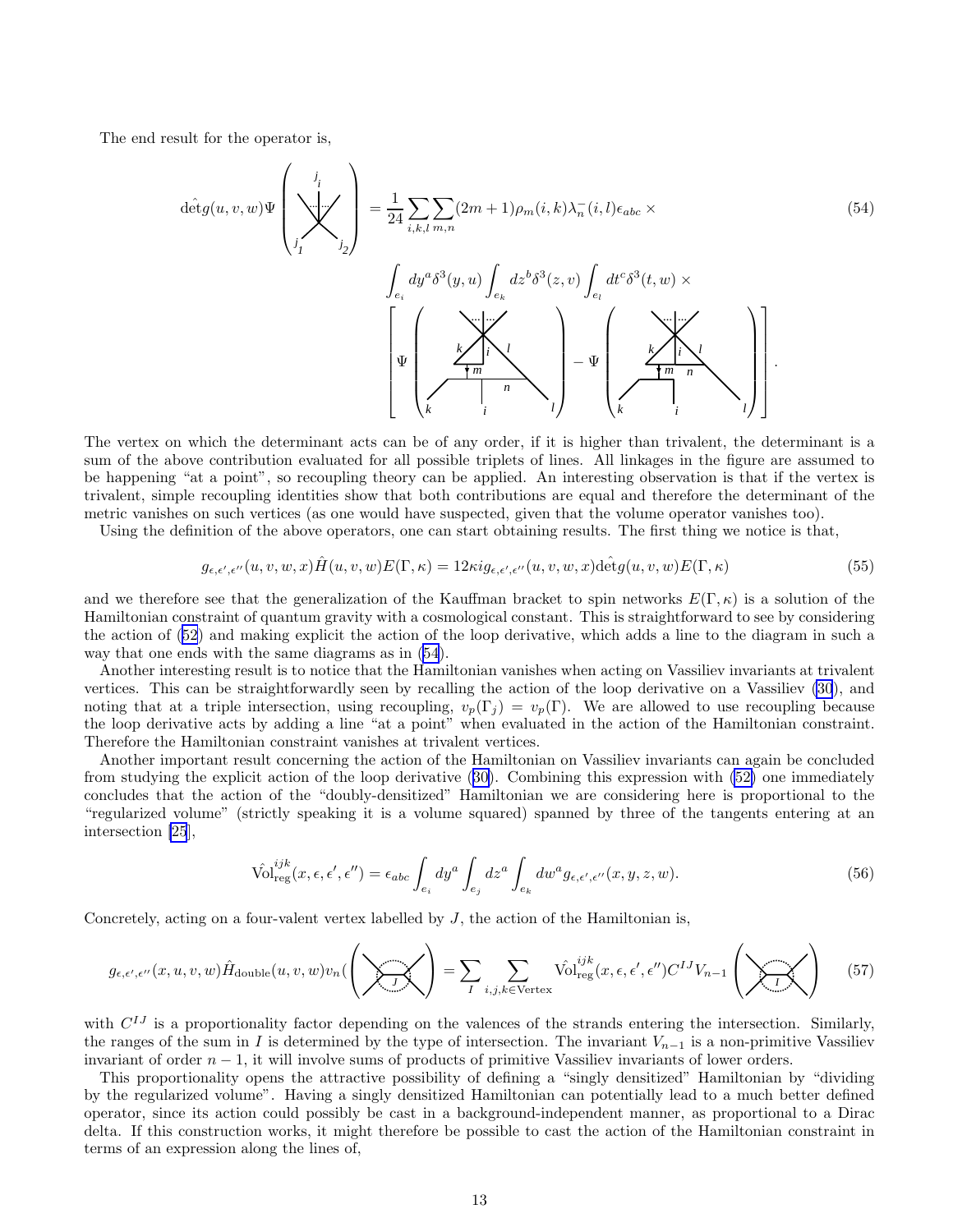$$
H_{\text{single}}(x)v_n\left(\sum_{J}\left(\sum_{J}\right) = \delta(x - \text{Vertex})\sum_{I} d^{IJ}V_{n-1}\left(\sum_{J}\left(\sum_{J}\right)\right)
$$
\n(58)

<span id="page-14-0"></span>with  $d^{IJ}$  another constant factor. Having an operator with such a simple action is not only remarkable, but will open the possibility of further consistency checks, like computing the constraint algebra. All these issues are currently under study and evidently further work is needed to complete this program. The computation can be done "on shell" by showing that the Hamiltonian commutes on Vassiliev invariants using the expressions introduced above. It could also be done "off shell" since one has an expression for the Hamiltonian acting on any function that is loop differentiable, and therefore verify commutation relations with the diffeomorphism constraint.

## VI. CONCLUSIONS

The doubly-densitized Rovelli–Smolin Hamiltonian has been studied, written in terms of the loop derivative, since the early days of the new variable formulation in terms of loops. The early work suffered from three main drawbacks: a) the loop derivative was not a well defined operator on diffeomorphism invariant states; b) the quantum states were difficult to construct and the action of the constraint to check explicitly due to the presence of the Mandelstam identities and c) the Hamiltonian was regularization dependent, potentially having problems at the time of computing the quantum commutator algebra of constraints. In this work, largely by going to the language of spin networks, we have made progress in all three points. First of all, we were able to introduce a loop derivative that is well defined when acting on Vassiliev invariants. The loop derivative leads, while input into the usual definition, to a well defined diffeomorphism constraint, with exactly the kind of action on Vassiliev invariants and its regular-isotopic counterparts, as one would expect. The presence of this reasonable-looking loop derivative operator allows us for the first time to actually have a version of the Rovelli–Smolin Hamiltonian written in terms of the loop derivative that actually is a well defined operator on knots. We have checked that several of the formal results obtained in the loop language still go through with the new operator. Better yet, since all the results are in terms of spin network states, we need not concern ourselves anymore with the Mandelstam identities. Finally, since the Hamiltonian has a relatively simple action on Vassiliev invariants, closely related to the volume operator, the possibility is opened of defining a single-densitized Hamiltonian, just by dividing by the operator representing the determinant of the metric. This latter possibility still needs to be studied in detail. However, preliminary results appear as promising. The single densitized operator appears to have a very natural action on the space of knots. This opens the hope that a consistent set of constraints, satisfying the appropriate commutator algebra, might be found. One could think of computing the commutator algebra off-shell, very much along the same lines as in the formal computations of [6], except that now the operators involved are also well defined on-shell (i.e. when the wavefunctions are knot invariants) . The fact that all this occurs while working on the space of Vassiliev knot invariants based on spin networks suggests that this might be an appropriate setting for the discussion of canonical quantum gravity.

### ACKNOWLEDGMENTS

We wish to thank Laurent Freidel for discussions. This work was supported in part by grants NSF-INT-9406269, NSF-PHY-9423950, research funds of the Pennsylvania State University, the Eberly Family research fund at PSU and PSU's Office for Minority Faculty development. JP acknowledges support of the Alfred P. Sloan foundation through a fellowship. We acknowledge support of Conicyt (project 49) and PEDECIBA (Uruguay).

- [1] A. Ashtekar, J. Lewandowski, J. Math. Phys. 5, 2170 (1995).
- [2] T. Thiemann, "Quantum spin dynamics I-VI", [gr-qc/9606089-](http://arxiv.org/abs/gr-qc/9606089)90 and [gr-qc/9705017](http://arxiv.org/abs/gr-qc/9705017)-20.
- [3] J. Lewandowski, D. Marolf, Int. J. Mod. Phys. D (in press).
- [4] R. Gambini, J. Lewandowski, D. Marolf, J. Pullin, Int. J. Mod. Phys. **D** (in press).

<sup>[5]</sup> L. Smolin, "The classical limit and the form of the Hamiltonian constraint in nonperturbative quantum gravity" preprint [gr-qc/9609034](http://arxiv.org/abs/gr-qc/9609034).

<sup>[6]</sup> R. Gambini, A. Garat, J. Pullin, Int. J. Mod. Phys. D4, 589 (1995); see also B. Brügmann, Nucl. Phys. B474, 249 (1996).